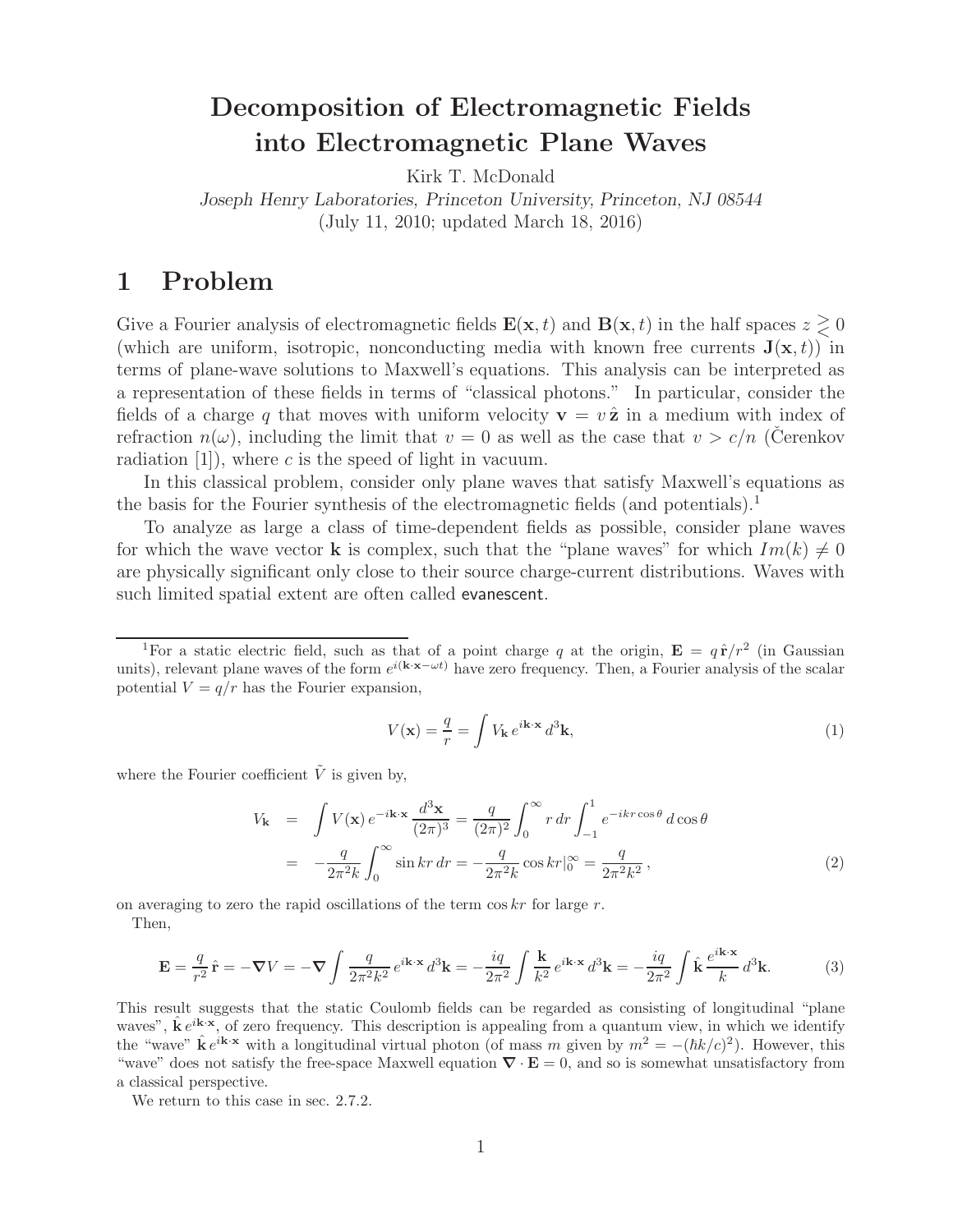## **2 Solution**

This problem is a variant on the analysis of Huygens and Fresnel of a scalar field (with time dependence  $e^{-i\omega t}$  in terms of spherical waves generated by sources on a surface, typically planar. Here, we seek a description of the vector electromagnetic fields **E** and **B** in terms of plane waves rather than spherical waves.

The solution builds on the spirit of Weyl's representation [2] of a scalar spherical wave in terms of scalar plane waves,

$$
\frac{e^{ikr}}{r} = \frac{i}{2\pi} \int \int \frac{e^{i(k_x x + k_y y + k_z |z|)}}{k_z} dk_x dk_y = \frac{i}{2\pi} \int \int \frac{e^{i\mathbf{k}^\pm \cdot \mathbf{x}}}{k_z} dk_x dk_y,\tag{4}
$$

where,

$$
k_z = \sqrt{k^2 - k_x^2 - k_y^2} = \begin{cases} \sqrt{k^2 - k_x^2 - k_y^2} & \text{if } k_x^2 + k_y^2 \le k^2, \\ i\sqrt{k_x^2 + k_y^2 - k^2} & \text{if } k_x^2 + k_y^2 > k^2, \end{cases}
$$
(5)

and,<sup>2</sup>

$$
\mathbf{k}^{\pm} = \begin{cases} (k_x, k_y, k_z) & \text{if } z \ge 0, \\ (k_x, k_y, -k_z) & \text{if } z < 0. \end{cases}
$$
 (6)

The plane waves are homogeneous when  $k_x^2 + k_y^2 \leq k^2$ , but they are inhomogeneous (evanescent, and significant only close to the plane  $z = 0$ ) otherwise. The plane-wave decomposition (4) is not spherically symmetric, which is a reminder that all plane waves (and especially evanescent plane waves = "classical virtual photons") are convenient mathematical fictions, rather than entities with crisp physical reality.

The decomposition of three-dimensional scalar waves with a velocity c into homogenous plane waves of the same velocity was perhaps first considered by Stoney [4], and elaborated upon by Whittaker [5]. Inclusion of inhomogeneous waves in the decomposition of scalar waves was first considered by Weyl [2]. The representation of electromagnetic fields in terms of plane-wave solutions to Maxwell's equations was perhaps first considered by Clemmow [6] and [7], which latter work this note follows.<sup>3</sup>

## **2.1 Temporal Fourier Analysis**

As usual, a (possibly complex) scalar function  $f(\mathbf{x}, t)$  has a temporal Fourier representation,

$$
f(\mathbf{x},t) = \int_{-\infty}^{\infty} f_{\omega}(\mathbf{x},\omega) e^{-i\omega t} d\omega,
$$
 (7)

where,

$$
f_{\omega}(\mathbf{x}, \omega) = \frac{1}{2\pi} \int_{-\infty}^{\infty} f(\mathbf{x}, t) e^{i\omega t} dt.
$$
 (8)

<sup>&</sup>lt;sup>2</sup>The notation  $k^{\pm}$  follows [3].

<sup>3</sup>If one's attention is restricted to the fields far from the source, a somewhat simpler analysis obtains, as discussed in [8] (which seems unaware of the full solution of [6, 7]).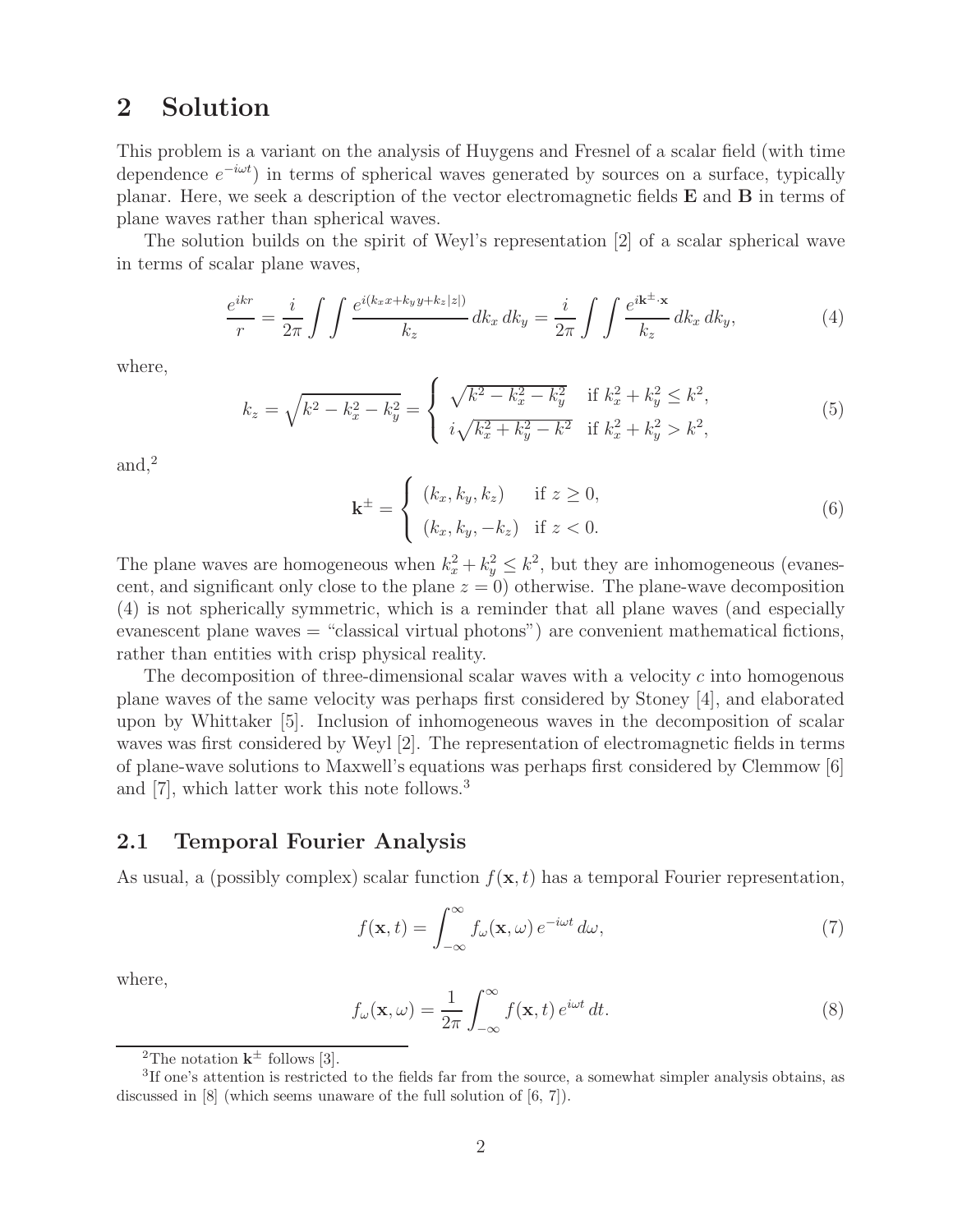It is customary to consider only positive angular frequencies, so by noting that  $f_{\omega}(\mathbf{x}, -\omega) =$  $f_{\omega}^{\star}(\mathbf{x}, \omega)$  we can also write,

$$
f(\mathbf{x},t) = 2Re \int_0^\infty f_\omega(\mathbf{x},\omega) e^{-i\omega t} d\omega.
$$
 (9)

Throughout the rest of this note we assume that such a temporal Fourier analysis can be made for all relevant scalar functions.

#### **2.2 Plane Electromagnetic Waves**

We consider uniform, isotropic, nonconducting media with (frequency-dependent) relative permittivity  $\epsilon$  and relative permeability  $\mu$ . Maxwell's equations for the Fourier components  $\mathbf{E}_{\omega}$  and  $\mathbf{B}_{\omega}$  of the electric and magnetic fields in such media are,

$$
\nabla \cdot \mathbf{E}_{\omega} = \frac{4\pi \rho_{\omega}}{\epsilon}, \qquad \nabla \times \mathbf{E}_{\omega} = ik_0 \mathbf{B}_{\omega}, \qquad \nabla \cdot \mathbf{B}_{\omega} = 0, \qquad \nabla \times \mathbf{B}_{\omega} = \frac{4\pi \mu}{c} \mathbf{J}_{\omega} - in^2 k_0 \mathbf{E}_{\omega}, \tag{10}
$$

where  $\rho_{\omega}$  and  $\mathbf{J}_{\omega}$  are the Fourier components of the free charge and current densities,

$$
k_0 = \frac{\omega}{c},\tag{11}
$$

and  $n = \sqrt{\epsilon \mu}$  is the index of refraction of the medium.

In regions with no free charge or current all six scalar components of  $\mathbf{E}_{\omega}$  and  $\mathbf{B}_{\omega}$  obey the Helmholtz equation,

$$
\nabla^2 f_\omega + k^2 f_\omega = 0,\tag{12}
$$

where,

$$
k = \sqrt{\epsilon \mu} k_0 = n k_0 = \frac{n\omega}{c}.
$$
\n(13)

In general,  $\epsilon$  and  $\mu$  are frequency dependent, which implies that they are complex functions. However, at frequencies not close to the natural frequencies of the medium the imaginary parts of  $\epsilon$  and  $\mu$  are very small in many (transparent) media of interest, so we approximate the index n and the wave number k as being purely real throughout the rest of this note.

Plane-wave solutions to the Helmholtz equation (12) have the form,

$$
f_{\omega}(\mathbf{x}) = f_0 e^{i\mathbf{k}\cdot\mathbf{x}},\tag{14}
$$

where the (possibly complex) wave vector  $\mathbf{k} = Re \mathbf{k} + iIm \mathbf{k}$  obeys,

$$
k^2 = \mathbf{k}^2 = k_x^2 + k_y^2 + k_z^2. \tag{15}
$$

The plane waves are homogeneous when Im**k** is zero, and inhomogeneous when Im**k** is nonzero.

In general, any of the components  $(k_x, k_y, k_z)$  of the wave vector might be complex. We consider the case that two components are real and one,  $k_z$  say, is complex. In the approximation that k is real, eq. (15) tells us that  $k_z$  is real when  $k_x^2 + k_y^2 \leq k^2$ , and purely imaginary when  $k_x^2 + k_y^2 > k^2$ . When  $k_z$  is imaginary the plane waves are evanescent, dying out in the *z*-coordinate, and propagating in  $x$  and  $y$ .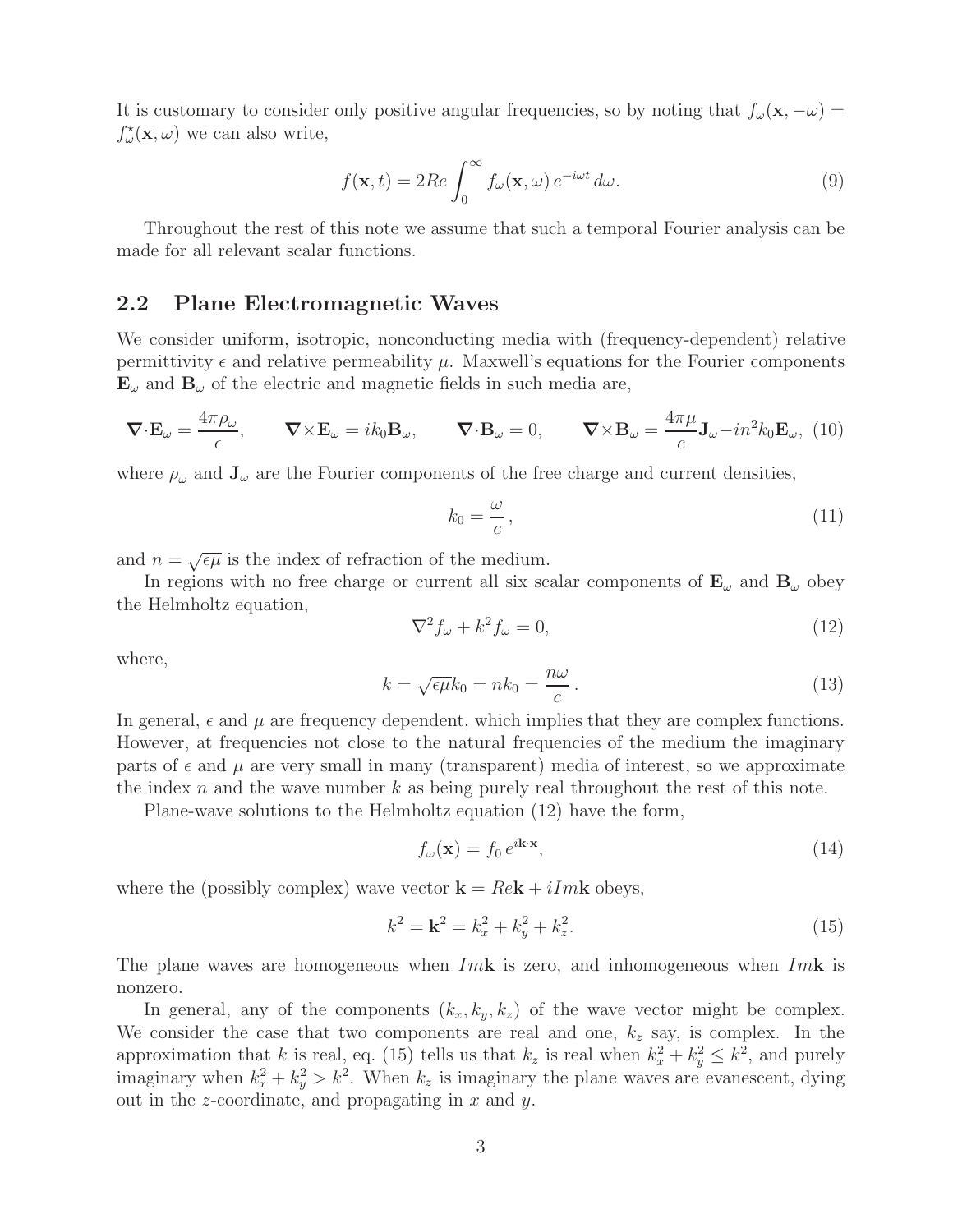We can introduce the (possibly complex) unit vector  $\hat{\mathbf{k}} = \mathbf{k}/k$ , such that  $\hat{\mathbf{k}}^2 = 1$ . Using eq. (14) for components of the plane wave  $\mathbf{E}_{\omega,\mathbf{k}}$ ,  $\mathbf{B}_{\omega,\mathbf{k}}$  we see that Maxwell's equations (10) (in regions with no free charge or current) imply that,

$$
\hat{\mathbf{k}} \cdot \mathbf{E}_{\omega, \mathbf{k}} = 0, \qquad \hat{\mathbf{k}} \times \mathbf{E}_{\omega, \mathbf{k}} = \frac{k_0}{k} \mathbf{B}_{\omega, \mathbf{k}} = \frac{\mathbf{B}_{\omega, \mathbf{k}}}{n}, \qquad \hat{\mathbf{k}} \cdot \mathbf{B}_{\omega, \mathbf{k}} = 0, \qquad \hat{\mathbf{k}} \times \mathbf{B}_{\omega, \mathbf{k}} = -n \mathbf{E}_{\omega, \mathbf{k}}. (16)
$$

Thus,  $\hat{\mathbf{k}}$ ,  $\mathbf{E}_{\omega,\mathbf{k}}$  and  $\mathbf{B}_{\omega,\mathbf{k}}$  are mutually orthogonal, and  $|\mathbf{B}_{\omega}| = n |\mathbf{E}_{\omega}|$ .

The time-average density of electromagnetic energy stored in a plane wave is,

$$
\langle u_{\omega,\mathbf{k}}\rangle = \frac{\epsilon \left|\mathbf{E}_{\omega,\mathbf{k}}\right|^2}{16\pi} + \frac{\left|\mathbf{B}_{\omega,\mathbf{k}}\right|^2}{16\pi\mu} = \frac{\epsilon \left|\mathbf{E}_{\omega,\mathbf{k}}\right|^2}{8\pi}.
$$
 (17)

The transport of energy by a plane wave is described by the Poynting vector, whose time average is,

$$
\langle \mathbf{S}_{\omega,\mathbf{k}} \rangle = \frac{c}{8\pi} Re(\mathbf{E}_{\omega,\mathbf{k}} \times \mathbf{H}_{\omega,\mathbf{k}}^{\star}) = \frac{cn}{8\pi\mu} Re[\mathbf{E}_{\omega,\mathbf{k}} \times (\hat{\mathbf{k}}^{\star} \times \mathbf{E}_{\omega,\mathbf{k}}^{\star})] = \frac{c\,\epsilon}{8\pi n} |\mathbf{E}_{\omega,\mathbf{k}}|^2 Re\hat{\mathbf{k}}^{\star} = \frac{c}{n} \langle u_{\omega,\mathbf{k}} \rangle.
$$
\n(18)

In the case of evanescent waves,  $Re\hat{\mathbf{k}}^*$  has no component in the *z*-direction, and their energy flows only perpendicular to the direction in which these waves die out.

For each direction of the unit wave vector **k** there are two independent plane-wave solutions, commonly characterized by their polarization. We can, however, omit further discussion of polarization and proceed to relate the plane waves to the source charges and currents.<sup>4</sup>

## **2.3 Four-Dimensional Fourier Analysis**

We can augment the temporal Fourier analysis that determined the fields  $\mathbf{E}_{\omega}$ ,  $\mathbf{B}_{\omega}$  and  $\mathbf{J}_{\omega}$ with 3-dimensional spatial Fourier analyses of the form,

$$
\mathbf{B}_{\omega}(\mathbf{x}) = \int \int \int \mathbf{B}_{\omega,\mathbf{k}} e^{i\mathbf{k}\cdot\mathbf{x}} d^3 \mathbf{k}, \quad \text{where} \quad \mathbf{B}_{\omega,\mathbf{k}} = \frac{1}{(2\pi)^3} \int \int \int \mathbf{B}_{\omega}(\mathbf{x}) e^{-i\mathbf{k}\cdot\mathbf{x}} d^3 \mathbf{x}, \tag{19}
$$

and the wave vector **k** is purely real. The Fourier components  $\mathbf{E}_{\omega,\mathbf{k}}$ ,  $\mathbf{B}_{\omega,\mathbf{k}}$  and  $\mathbf{J}_{\omega,\mathbf{k}}$  are related to one another by the transforms of Maxwell's equations (10),

$$
\mathbf{k} \cdot \mathbf{E}_{\omega,\mathbf{k}} = -4\pi i \rho_{\omega,\mathbf{k}}, \quad \mathbf{k} \times \mathbf{E}_{\omega,\mathbf{k}} = k_0 \mathbf{B}_{\omega,\mathbf{k}}, \quad \mathbf{k} \cdot \mathbf{B}_{\omega,\mathbf{k}} = 0, \quad \mathbf{k} \times \mathbf{B}_{\omega,\mathbf{k}} = -\frac{4\pi i \mu}{c} \mathbf{J}_{\omega,\mathbf{k}} - n^2 k_0 \mathbf{E}_{\omega,\mathbf{k}}.
$$
\n(20)

<sup>&</sup>lt;sup>4</sup>For evanescent waves the condition that  $k^2$  be real implies that the vectors Rek and Imk are orthogonal. These two directions, together with the direction of their cross product, can be taken as the basis for a definition of the wave polarization. For example, taking Re**k** along the x-axis and Im**k** along the z-axis we can write  $\mathbf{k} = k \hat{\mathbf{k}} = k (\cosh a, 0, i \sinh a)$  for any real number a, whence  $\mathbf{k}^2 = k^2$ .

One polarization (called <sup>E</sup>-polarization by Clemmow [7]) has **<sup>E</sup>**ω perpendicular to both Re**<sup>k</sup>** and Imk and  $\mathbf{B}_{\omega}$  in their plane,  $\mathbf{E}_{\omega,E} = (0, E_E, 0) e^{i\mathbf{k}\cdot\mathbf{x}}$ . The other polarization (*H*-polarization) has  $\mathbf{B}_{\omega,H} = (0, nE_H, 0) e^{i\mathbf{k}\cdot\mathbf{x}}$ . The relations  $\mathbf{B}_{\omega} = \hat{\mathbf{k}} \times n\mathbf{E}_{\omega}$  and  $\mathbf{E}_{\omega} = \hat{\mathbf{k}} \times \mathbf{B}_{\omega}/n$  imply that  $\mathbf{B}_{\omega,E} = (iE_{\omega} - \hat{\mathbf{k}}) e^{i\mathbf{k}\cdot\mathbf{x}}$ . The relations  $\mathbf{B}_{\omega}$  $(inE_E \sinh a, 0, nE_E \cosh a)e^{i\mathbf{k}\cdot\mathbf{x}}$  and  $\mathbf{E}_{\omega,H} = (iE_H \sinh a, 0, E_H \cosh a)e^{i\mathbf{k}\cdot\mathbf{x}}$ . For both polarizations,  $Re(\mathbf{E}_{\omega} \times \mathbf{B}_{\omega}^*) = nE^2 \cosh a \hat{\mathbf{x}} = n |\mathbf{E}_{\omega}|^2 Re \hat{\mathbf{k}}^*$ , which provides a more detailed justification of eq. (18).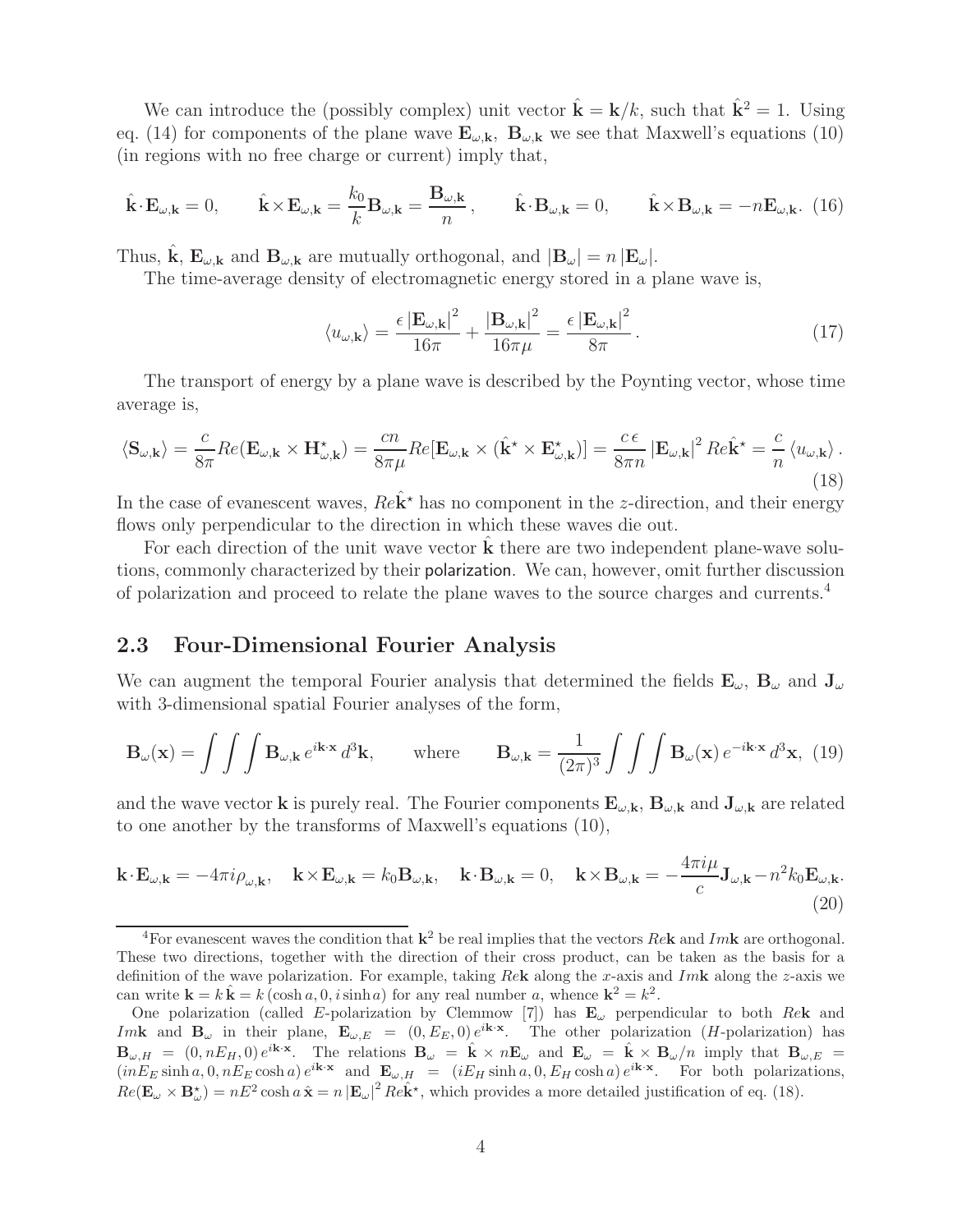Combining these, we have,

$$
\mathbf{B}_{\omega,\mathbf{k}} = -\frac{4\pi i\mu}{c} \frac{\mathbf{k} \times \mathbf{J}_{\omega,\mathbf{k}}}{n^2 k_0^2 - \mathbf{k}^2} = \frac{4\pi i\mu}{c} \frac{\mathbf{k} \times \mathbf{J}_{\omega,\mathbf{k}}}{\mathbf{k}^2 - k^2} = \frac{4\pi i\mu}{c} \frac{\mathbf{k} \times \mathbf{J}_{\omega,\mathbf{k}}}{k_z^2 - (k^2 - k_x^2 - k_y^2)},\tag{21}
$$

and hence,

$$
\mathbf{B}_{\omega}(\mathbf{x}) = \frac{4\pi i\mu}{c} \int \int \int \frac{\mathbf{k} \times \mathbf{J}_{\omega,\mathbf{k}} e^{i\mathbf{k}\cdot\mathbf{x}} d^3\mathbf{k}}{\left(k_z - \sqrt{k^2 - k_x^2 - k_y^2}\right) \left(k_z + \sqrt{k^2 - k_x^2 - k_y^2}\right)}.
$$
(22)

The expansion (22) expresses the magnetic field in terms of mathematical plane waves, but are these electromagnetic plane waves? As discussed in sec. 2.2, electromagnetic planes waves must satisfy the conditions  $k^2 = \mathbf{k}^2$ , eq. (15), and  $\mathbf{k} \cdot \mathbf{B}_{\omega, \mathbf{k}} = 0$ , eq. (16), in a medium of index  $n$ . The second, but not the first of these conditions is met by the expansion  $(21)-(22)$ .

Note that the denominator of the integrand of eq. (22) vanishes when the first condition holds. If we consider, say, the integration over  $k<sub>z</sub>$  to be a contour integration with the contour completed at infinity, then Cauchy's integral theorem has the effect of enforcing the condition (15). When  $k_x^2 + k_y^2 > k^2$ ,  $k_z = i\sqrt{k_x^2 + k_y^2 - k^2}$  is pure imaginary and the plane waves are evanescent. Physically, these waves should die out, rather than grow, with  $|z|$ , which is insured when  $z > 0$  by completing the contour on a semicircle at infinity for positive Im( $k_z$ ) and deforming the contour along the  $Re(k_z)$  axis to enclose the pole at  $k_z = \sqrt{k^2 - k_x^2 - k_y^2}$ (when this is real) but not that at the negative of this value (and completing the contour on a semicircle at infinity for negative  $\text{Im}(k_z)$  if  $z < 0$ ). Using Cauchy's integral theorem we now obtain,<sup>5</sup>

$$
\mathbf{B}_{\omega}(\mathbf{x}) = -\frac{4\pi^2\mu}{c} \int \int \frac{\mathbf{k}^{\pm} \times \mathbf{J}_{\omega,\mathbf{k}^{\pm}}}{k_z} e^{i\mathbf{k}^{\pm}\cdot\mathbf{x}} \, dk_x \, dk_y,\tag{23}
$$

where  $k_z$  and  $\mathbf{k}^{\pm}$  are defined in eqs. (5)-(6) and the  $\pm$  sign holds for  $z \geq 0$ . Then, using the last of eq. (16),  $\mathbf{E}_{\omega,\mathbf{k}} = -\mathbf{k} \times \mathbf{B}_{\omega,\mathbf{k}}/nk$ , to determine the electric field of the plane wave we find,

$$
\mathbf{E}_{\omega}(\mathbf{x}) = \frac{4\pi^2\mu}{cnk} \int \int \frac{\mathbf{k}^{\pm} \times (\mathbf{k}^{\pm} \times \mathbf{J}_{\omega,\mathbf{k}^{\pm}})}{k_z} e^{i\mathbf{k}^{\pm}\cdot\mathbf{x}} \, dk_x \, dk_y. \tag{24}
$$

The expansions (23)-(24) are the electromagnetic equivalent of the more familiar Fresnel diffraction integral<sup>6</sup> for scalar fields, and have the advantage of being "exact" throughout all space. Qualitatively, these expansions indicate that the fields in space are a kind of Fourier transform of the source distribution, which is often restricted to an aperture in the plane  $z=0.$ 

### **2.4 Surface Currents Only on the Plane** z = 0

We can confirm the general result (23) by a different argument for the case that the currents are confined to the plane  $z = 0$ . Then, the magnetic field obeys the following symmetry with

 $\overline{5}$ This argument follows sec. 3.4 of  $\overline{7}$ , where the discussion is artificially restricted to currents on the plane  $z = 0$ .

 $6$ See, for example, http://www.fourieroptics.org.uk/fresnelDiff.html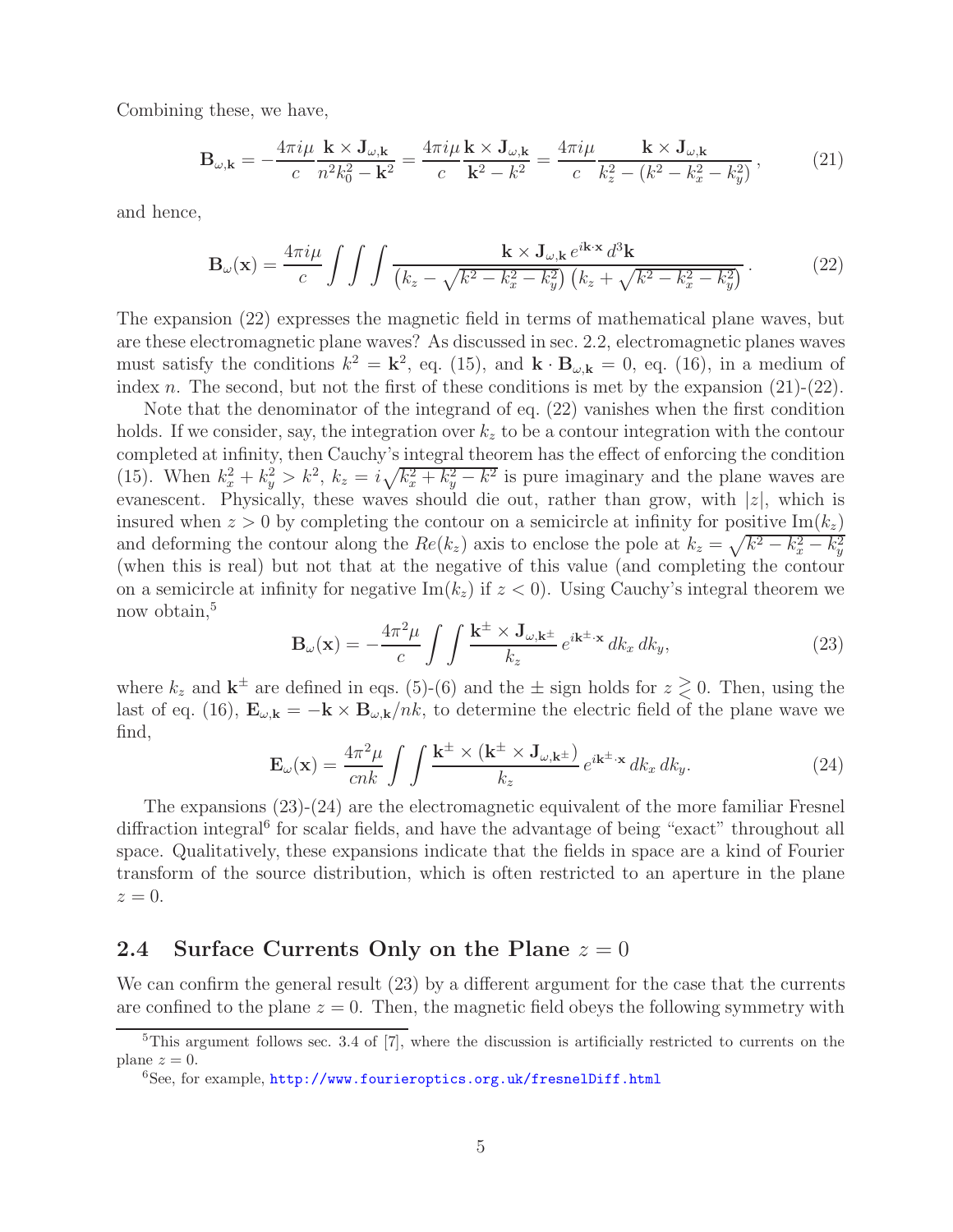respect to this plane,<sup>7</sup>

$$
B_x(x, y, -z) = -B_x(x, y, z), \quad B_y(x, y, -z) = -B_y(x, y, z), \quad B_z(x, y, -z) = B_z(x, y, z).
$$
\n(25)

From consideration of small loops with areas normal to the  $x$  and  $y$  axes and which surround a surface-current-density element  $\mathbf{K}(x, y, 0, t)$ , the fourth Maxwell equation and eq. (25) imply that,

$$
B_x(x, y, 0^+, t) = \frac{2\pi\mu}{c} K_y(x, y, 0, t), \quad \text{and} \quad B_y(x, y, 0^+, t) = -\frac{2\pi\mu}{c} K_x(x, y, 0, t). \tag{26}
$$

Of course, the temporal Fourier components obey the same form,

$$
B_{\omega,x}(x,y,0^+) = \frac{2\pi\mu}{c} K_{\omega,y}(x,y,0), \quad \text{and} \quad B_{\omega,y}(x,y,0^+) = -\frac{2\pi\mu}{c} K_{\omega,x}(x,y,0). \quad (27)
$$

The surface current density  $\mathbf{K}_{\omega}$  can be further analyzed in a two-dimensional Fourier transform,

$$
\mathbf{K}_{\omega}(x, y, 0) = \int \int \mathbf{K}_{\omega, \mathbf{k}} e^{i(k_x x + k_y y)} dk_x dk_y,
$$
\n(28)

where,

$$
\mathbf{K}_{\omega,\mathbf{k}} = \frac{1}{(2\pi)^2} \int \int \mathbf{K}_{\omega}(x,y,0)e^{-i(k_x x + k_y y)} dx dy.
$$
 (29)

The expansion of  $\mathbf{B}_{\omega}$  into homogeneous and inhomogeneous electromagnetic plane waves (which latter die out with increasing  $|z|$ ) has the general form,

$$
\mathbf{B}_{\omega}(\mathbf{x}) = \int \int \mathbf{B}_{\omega, \mathbf{k}^{\pm}} e^{i\mathbf{k}^{\pm} \cdot \mathbf{x}} dk_x dk_y,
$$
 (30)

so that,

$$
\mathbf{B}_{\omega}(x, y, 0^+) = \int \int \mathbf{B}_{\omega, \mathbf{k}} e^{i(k_x x + k_y y)} dk_x dk_y.
$$
 (31)

Then, equations (27) and (28) tell us that,

$$
B_{\omega,\mathbf{k}^+,x} = \frac{2\pi\mu}{c} K_{\omega,\mathbf{k},y}, \qquad B_{\omega,\mathbf{k}^+,y} = -\frac{2\pi\mu}{c} K_{\omega,\mathbf{k},x}, \tag{32}
$$

and the condition (16) that  $\mathbf{k}^+ \cdot \mathbf{B}_{\omega, \mathbf{k}^+} = 0$  leads to,

$$
B_{\omega, \mathbf{k}^+, z} = -\frac{2\pi\mu}{c} \frac{k_x K_{\omega, \mathbf{k}, y} - k_y K_{\omega, \mathbf{k}, x}}{k_z}.
$$
 (33)

Equations (32)-(33) can be combined into the form,

$$
\mathbf{B}_{\omega,\mathbf{k}^+} = -\frac{2\pi\mu}{c}\frac{\mathbf{k}^+ \times \mathbf{K}_{\omega,\mathbf{k}}}{k_z} = -\frac{2\pi\mu}{c}\frac{\mathbf{k}^+ \times \mathbf{K}_{\omega,\mathbf{k}^+}}{k_z} \qquad (z > 0),
$$
 (34)

<sup>7</sup>See, for example, [9].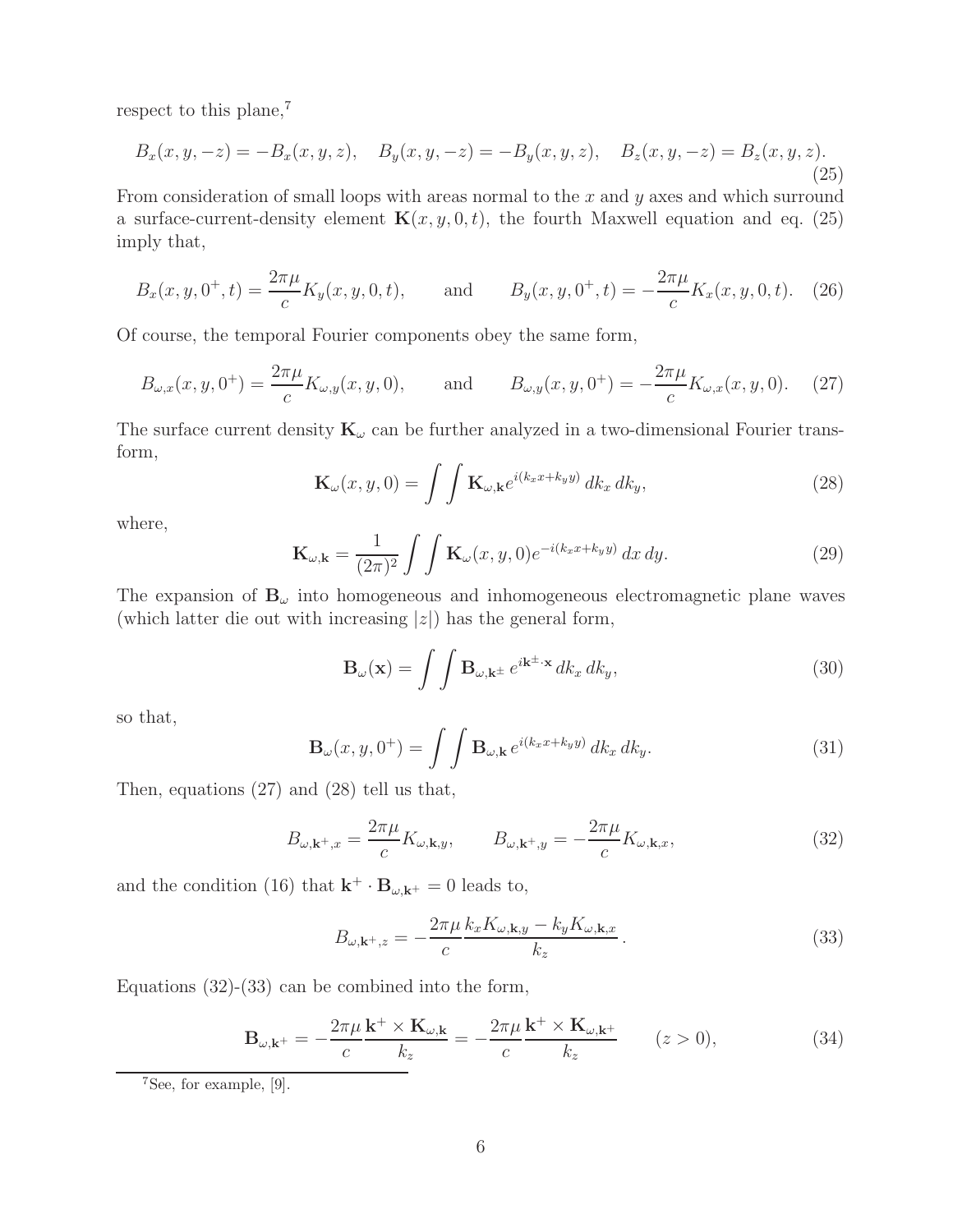where we note that  $\mathbf{K}_{\omega,\mathbf{k}} = \mathbf{K}_{\omega,\mathbf{k}^+} = \mathbf{K}_{\omega,\mathbf{k}^-}$  since the Fourier component  $\mathbf{K}_{\omega,\mathbf{k}}$  does not depend on  $k_z$ .

For  $z < 0$ , a similar argument for  $\mathbf{B}_{\omega}(x, y, 0^{-})$  leads to eqs. (34) with the substitution of  $k^-$  for  $k^+$ . Hence,

$$
\mathbf{B}_{\omega}(\mathbf{x}) = -\frac{2\pi\mu}{c} \int \int \frac{\mathbf{k}^{\pm} \times \mathbf{K}_{\omega,\mathbf{k}^{\pm}}}{k_z} e^{i\mathbf{k}^{\pm}\cdot\mathbf{x}} dk_x dk_y, \tag{35}
$$

where  $k_z$  and  $\mathbf{k}^{\pm}$  are defined in eqs. (5) and (6) and the  $\pm$  sign holds for  $z \geq 0$ . This is a special case of the previous result (23), since the volume current density **J** corresponding to the surface current density **K** on the plane  $z = 0$  is,

$$
J_x = K_x \,\delta(z), \qquad J_y = K_y \,\delta(z), \qquad J_z = 0,\tag{36}
$$

for which the Fourier transforms are,

$$
J_{\omega,\mathbf{k}^{\pm},x} = \frac{1}{(2\pi)^3} \int \int \int J_{\omega,x} \,\delta(z) \, e^{-i\mathbf{k}^{\pm} \cdot \mathbf{x}} \, d^3 \mathbf{x} = \frac{1}{(2\pi)^3} \int \int K_{\omega,x} \, e^{-i(k_x x + k_y y)} \, dx \, dy = \frac{1}{2\pi} K_{\omega,\mathbf{k}^{\pm},x},\tag{37}
$$

*etc.*

### **2.5 Oscillating Electric Dipole**

As a first example, we consider a small oscillating electric dipole of moment  $\mathbf{p} = p_0 e^{-i\omega t} \hat{\mathbf{p}}$ , so that  $\mathbf{p}_{\omega} = p_0 \hat{\mathbf{p}}$ . We follow the usual method of Hertz (see, for example, sec. 9.2 of [10]) which shows that, on integration by parts and using the continuity equation  $\nabla \cdot \mathbf{J}_{\omega} = i\omega \rho_{\omega}$ ,

$$
\int \mathbf{J}_{\omega} d^3 \mathbf{x} = -\int \mathbf{x} (\nabla \cdot \mathbf{J}_{\omega}) d^3 \mathbf{x} = -i\omega \int \mathbf{x} \rho_{\omega} d^3 \mathbf{x} = -i\omega \mathbf{p}_{\omega}.
$$
 (38)

For a "point" dipole at the origin we therefore write,

$$
\mathbf{J}_{\omega} = -i\omega \mathbf{p}_{\omega} \,\delta^3(\mathbf{x}).\tag{39}
$$

Then,

$$
\mathbf{J}_{\omega,\mathbf{k}^{\pm}} = \frac{1}{(2\pi)^3} \int \int \int \mathbf{J}_{\omega}(\mathbf{x}) e^{-i\mathbf{k}^{\pm} \cdot \mathbf{x}} d^3 \mathbf{x} = \frac{-i\omega \mathbf{p}_{\omega}}{(2\pi)^3}.
$$
 (40)

Taking the dipole to be in vacuum, its magnetic field is given by eq. (23) as,

$$
\mathbf{B}_{\omega}(\mathbf{x}) = \frac{ik}{2\pi} \int \int \frac{\mathbf{k}^{\pm} \times \mathbf{p}_{\omega}}{k_z} e^{i\mathbf{k}^{\pm} \cdot \mathbf{x}} dk_x dk_y = \nabla \times \mathbf{A}_{\omega}, \tag{41}
$$

where  $k = k_0 = \omega/c, k_z = \sqrt{k^2 - k_x^2 - k_y^2}$  and,

$$
\mathbf{A}_{\omega}(\mathbf{x}) = \frac{k \mathbf{p}_{\omega}}{2\pi} \int \int \frac{e^{i\mathbf{k}^{\pm} \cdot \mathbf{x}}}{k_z} dk_x dk_y = -ik \mathbf{p}_{\omega} \frac{e^{ikr}}{r}, \qquad (42)
$$

recalling Weyl's expansion (4). Thus, we obtain the standard form for the vector potential of an oscillating "point" dipole (or conversely, we can use the standard form of the vector potential together with eq. (42) to provide a "proof" of eq. (4)).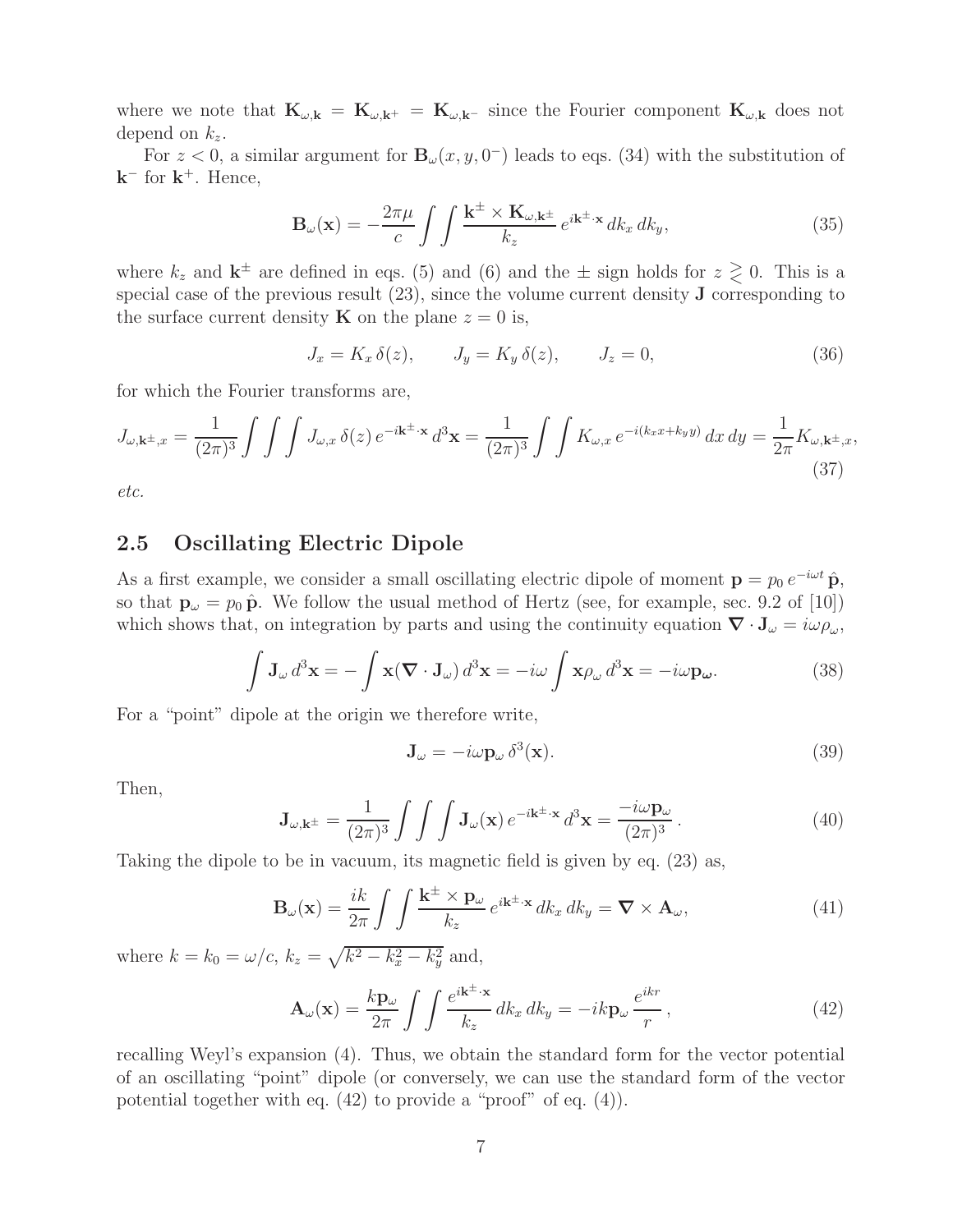The corresponding plane-wave expansion of the electric field follows from eq. (24),

$$
\mathbf{E}_{\omega}(\mathbf{x}) = -\frac{i}{2\pi} \int \int \frac{\mathbf{k}^{\pm} \times (\mathbf{k}^{\pm} \times \mathbf{p}_{\omega})}{k_z} e^{i\mathbf{k}^{\pm} \cdot \mathbf{x}} dk_x dk_y.
$$
 (43)

The expansions (41)-(43) contain both homogeneous and inhomogeneous plane waves, which is satisfactory in that the fields of an oscillating dipole contain energy in the "near zone" that is exchanged with the source rather than radiated away. We can say that this energy corresponds to the inhomogeneous plane waves, whose energy flow is the same in magnitude for  $\pm k_x$  and for  $\pm k_y$  such that the average flow of energy in the inhomogeneous waves is zero. However, the details of the characterization of the inhomogeneous waves is somewhat unsatisfactory in that these depend on the arbitrary choice of orientation of the plane called  $z = 0$ . To this author, there is very limited physical reality to the inhomogeneous plane waves identified in the expansions  $(41)-(43).8$ 

### **2.6 Radiated Power**

When considering the power radiated by a time-dependent current distribution, our expansion of the fields in plane waves (in which the plane  $z = 0$  plays a special role) leads us to evaluate the power crossing a plane with  $z > 0$ . Because the orientation of the x-y-z axes is arbitrary, we obtain a general result. In this way we can deduce the total power radiated into any half space, as discussed in sec. 3.1.2 of [7].

However, this does not provide a very detailed picture of the flow of radiated power. Far from all current sources the radiated power flows radially outwards from the centroid of the source, and the plane-wave expansion of the fields, together with appropriate approximations, leads to the usual characterization of the power radiated into a specified solid angle, as discussed in sec. 3.2 of [7]. Of course, in this approximation the spirit of the plane-wave expansion is abandoned in favor of the more usual approach based on spherical waves.

Close to the sources (Fresnel zone in optics, near zone in antenna theory) the plane-wave expansion provides an alternative description to the more usual formulation in terms of the fields  $\mathbf{E}_{\omega}(\mathbf{x})$  and  $\mathbf{B}_{\omega}(\mathbf{x})$ . However, because plane waves have, by definition, infinite transverse extent, the physical meaning of such waves in small volumes is ambiguous (to this author). It remains that the standard description of the (time-average) flow of energy through an electromagnetic field is via the Poynting vector,

$$
\langle \mathbf{S} \rangle = \frac{c}{8\pi} Re(\mathbf{E} \times \mathbf{H}^*), \tag{44}
$$

and its temporal Fourier components,

$$
\langle \mathbf{S}_{\omega} \rangle = \frac{c}{8\pi} Re(\mathbf{E}_{\omega} \times \mathbf{H}_{\omega}^*).
$$
 (45)

Further decomposition of the fields, by spatial Fourier transforms, into electromagnetic plane waves does not, in general, provide much additional physical insight as to the nature of the flow of energy.

Of possible interest will be the plane-wave expansion of the fields of a charge with uniform velocity.

<sup>8</sup>Plane-wave representations of arbitrary multipoles are discussed in [11].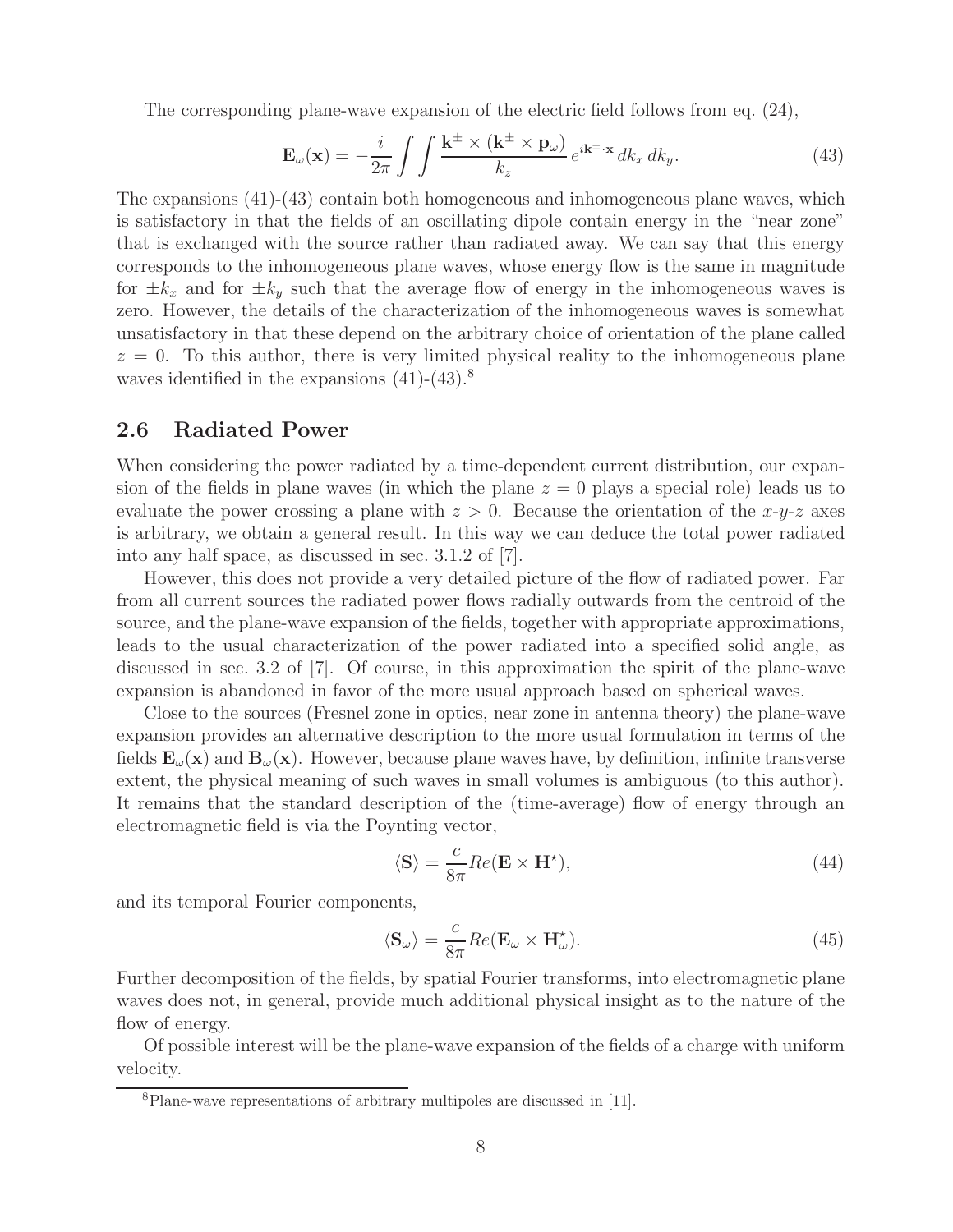## **2.7 Charge with Uniform Velocity**

The first calculation of the fields of a charge with uniform velocity may have been made by Maxwell [12] who understood that the fields are fore-aft symmetric, but whose miscalculation of asymmetric fields via Lorenz' retarded potentials [13, 14] held up acceptance of this powerful tool for many years. The first published calculation of the fields of a charge with  $v \ll c$  was made by J.J. Thomson [15], and the first calculation valid for any  $v < c$  was given by Heaviside [16]. See also [17]. Shortly thereafter, Heaviside also calculated the fields for motion with  $v>c$  [18], anticipating by many years what is now called the Cerenkov effect [1].

The plane-wave expansion of the fields of a uniformly moving charge is treated in sec. 7.2 of [7]. A somewhat earlier discussion was given in [19]. See also [20].

The current density of charge q that moves with velocity v along the x-axis can be written as,

$$
\mathbf{J} = qv \,\delta(x - vt) \,\delta(y) \,\delta(z) \,\hat{\mathbf{x}}.\tag{46}
$$

Then, its temporal Fourier transform is, recalling eq. (13),

$$
\mathbf{J}_{\omega} = \frac{q \hat{\mathbf{x}}}{2\pi} \delta(y) \delta(z) \int \delta(x - vt) e^{i\omega t} v dt = \frac{q e^{i\omega x/v} \hat{\mathbf{x}}}{2\pi} \delta(y) \delta(z) = \frac{q e^{i\epsilon k x/nv} \hat{\mathbf{x}}}{2\pi} \delta(y) \delta(z). \tag{47}
$$

The spatial Fourier transform of this is,

$$
\mathbf{J}_{\omega,\mathbf{k}} = \frac{q\hat{\mathbf{x}}}{(2\pi)^4} \int \int \int e^{i\omega x/v} \,\delta(y) \,\delta(z) \, e^{-i\mathbf{k}\cdot\mathbf{x}} d^3 \mathbf{x} = \frac{q\hat{\mathbf{x}}}{(2\pi)^3} \delta(k_x - \omega/v),\tag{48}
$$

noting that  $\delta(k) = \int e^{-ikx} dx/2\pi$ . Using this in eq. (23), the temporal Fourier components of the magnetic field are given by,

$$
\mathbf{B}_{\omega}(\mathbf{x}) = -\frac{4\pi^2\mu}{c} \int \int \frac{q}{(2\pi)^3} \delta(k_x - \omega/v) \frac{\mathbf{k}^{\pm} \times \hat{\mathbf{x}}}{k_z} e^{i\mathbf{k}^{\pm} \cdot \mathbf{x}} dk_x dk_y
$$
  

$$
= -\frac{q\mu e^{i\omega x/v}}{2\pi c} \int \frac{\pm k_z \hat{\mathbf{y}} - k_y \hat{\mathbf{z}}}{k_z} e^{i(k_y y \pm k_z z)} dk_y,
$$
(49)

where,

$$
k_z = \sqrt{k^2(1 - c^2/n^2v^2) - k_y^2} = \sqrt{\omega^2(n^2 - c^2/v^2)/c^2 - k_y^2} = i\frac{\omega}{c}\sqrt{c^2/v^2 - n^2 + l_y^2},\qquad(50)
$$

and  $l_y = ck_y/\omega$ . Recalling that  $\mathbf{E}_{\omega,\mathbf{k}^{\pm}} = -\mathbf{k}^{\pm} \times \mathbf{B}_{\omega,\mathbf{k}^{\pm}} / nk = -\mathbf{k}^{\pm} \times c \mathbf{B}_{\omega,\mathbf{k}^{\pm}} / n^2 \omega$ , the temporal Fourier expansion of the electric field follows from eq. (49) as,

$$
\mathbf{E}_{\omega}(\mathbf{x}) = \frac{q\mu}{2\pi n^2 \omega} \int \int \delta(k_x - \omega/v) \, \mathbf{k}^{\pm} \times \frac{\pm k_z \, \hat{\mathbf{y}} - k_y \, \hat{\mathbf{z}}}{k_z} e^{i\mathbf{k}^{\pm} \cdot \mathbf{x}} \, dk_x \, dk_y
$$
\n
$$
= \frac{q \, e^{i\omega x/v}}{2\pi \epsilon v} \int \frac{k_x (1 - n^2 v^2/c^2) \, \hat{\mathbf{x}} + k_y \, \hat{\mathbf{y}} \pm k_z \, \hat{\mathbf{z}}}{k_z} e^{i(k_y y \pm k_z z)} \, dk_y. \tag{51}
$$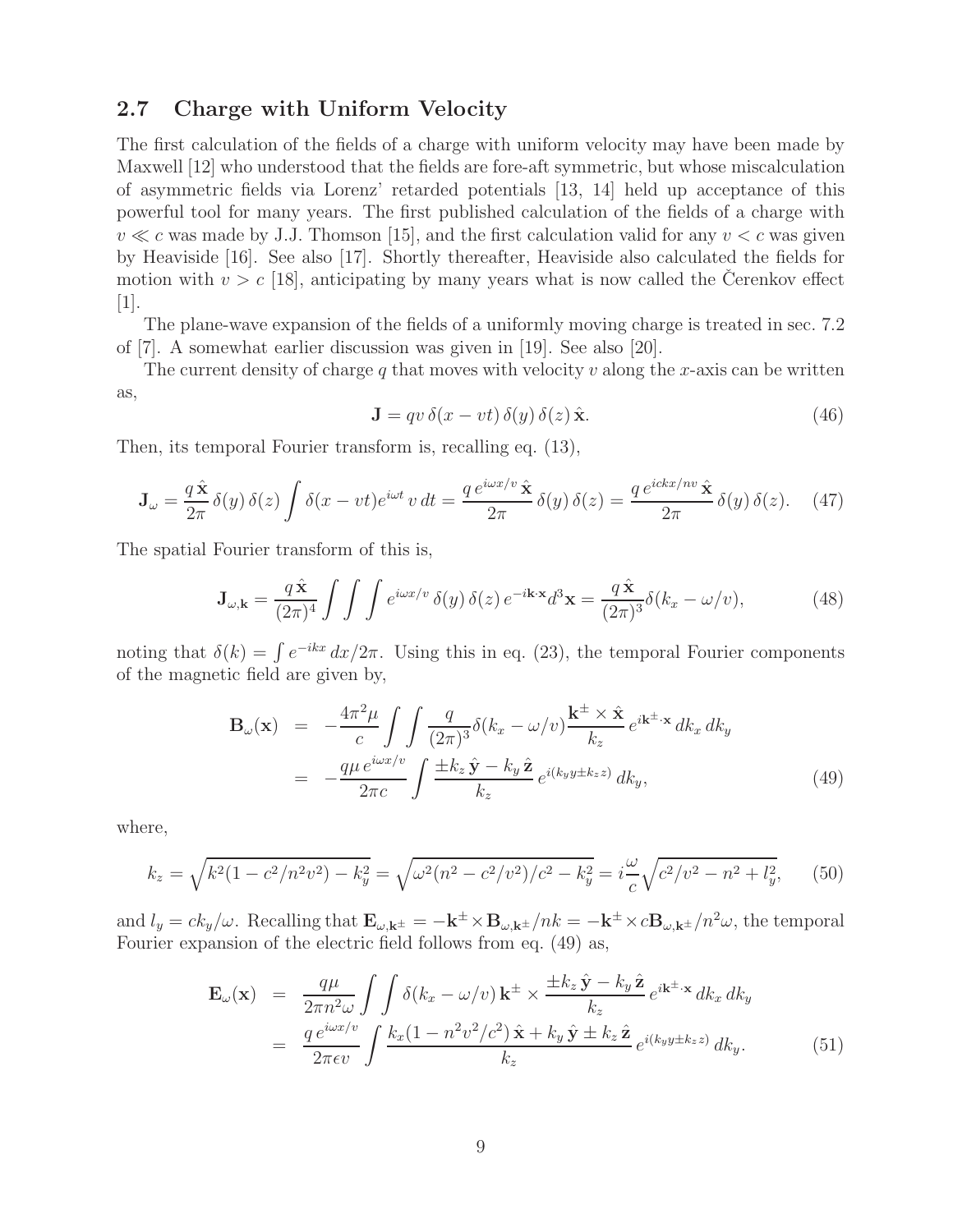#### **2.7.1**  $v < c/n$

When the speed of the charge is less than the speed of light  $c/n$  in the surrounding medium,  $k_z$  is purely imaginary according to eq. (50), and all plane waves in the expansion (49) are evanescent. No radiation (to "infinity" [21]) is emitted by a charge moving uniformly at sublight speed.

The field **B** is axially symmetric, and azimuthal, with respect to the axis of motion, which is the x-axis here. The azimuthal field  $B_{\phi}(\mathbf{x}, t)$  (about the x-axis) at distance  $r_{\perp}$  from the x-axis can be evaluated as  $-B_y(x, 0, r_\perp, t)$  using eq. (49),

$$
B_{\phi} = -B_{y}(x, 0, r_{\perp}, t) = -2Re \int_{0}^{\infty} B_{\omega, y}(x, 0, r_{\perp}) e^{-i\omega t} d\omega
$$
  
\n
$$
= \frac{q\mu}{\pi c^{2}} Re \int d l_{y} \int_{0}^{\infty} \omega d\omega e^{i\omega x/v} e^{-(\omega r_{\perp}/c)\sqrt{c^{2}/v^{2} - n^{2} + l_{y}^{2}}} e^{-i\omega t} \text{ where } l_{y} = ck_{y}/\omega
$$
  
\n
$$
= \frac{q\mu}{\pi r_{\perp}^{2}} Re \int \frac{d l_{y}}{[ic(x - vt)/r_{\perp}v - \sqrt{c^{2}/v^{2} - n^{2} + l_{y}^{2}}]} \frac{d l_{y}}{[ic(x - vt)/r_{\perp}v]^{2} + c^{2}/v^{2} - n^{2} + l_{y}^{2}} d l_{y}
$$
  
\n
$$
= \frac{q\mu}{\pi r_{\perp}^{2}} \int \frac{-[c(x - vt)/r_{\perp}v]^{2} + c^{2}/v^{2} - n^{2} + l_{y}^{2}}{\{[c(x - vt)/r_{\perp}v]^{2} + c^{2}/v^{2} - n^{2} + l_{y}^{2}\}} d l_{y}
$$
  
\n
$$
= \frac{q\mu}{\pi r_{\perp}^{2}} 2\pi i \frac{d}{d l_{y}} \frac{-[c(x - vt)/r_{\perp}v]^{2} + c^{2}/v^{2} - n^{2} + l_{y}^{2}}{[l_{y} + i\sqrt{[c(x - vt)/r_{\perp}v]^{2} + c^{2}/v^{2} - n^{2}}]} \Big|_{l_{y} = i\sqrt{[c(x - vt)/r_{\perp}v]^{2} + c^{2}/v^{2} - n^{2}}}
$$
  
\n
$$
= \frac{q\mu v}{c} \frac{(1 - n^{2}v^{2}/c^{2})r_{\perp}}{[(x - vt)^{2} + (1 - n^{2}v^{2}/c^{2})r_{\perp}^{2}]^{3/2}},
$$
  
\n(52)

where the integral in  $l_y$  was evaluated by completing the contour at  $+\infty$ . This is the usual result for the magnetic field of a charge moving at constant, sublight speed.

For completeness, we also calculate the axially symmetric electric field  $\mathbf{E}(x, 0, r_{\perp}, t)$  in the x-z plane. Comparing eqs.  $(49)$  and eq.  $(51)$ , we infer that,

$$
E_z(x,0,r_{\perp},t) = -\frac{c}{\epsilon \mu v} B_y(x,0,r_{\perp},t) = \frac{q}{\epsilon} \frac{(1 - n^2 v^2/c^2) r_{\perp}}{[(x - vt)^2 + (1 - n^2 v^2/c^2) r_{\perp}^2]^{3/2}}.
$$
(53)

The y-component of Faraday's law tells us that,

$$
\frac{\partial E_x(x,0,r_\perp,t)}{\partial r_\perp} = \frac{\partial E_z(x,0,r_\perp,t)}{\partial x} - \frac{1}{c} \frac{\partial B_y(x,0,r_\perp,t)}{\partial t} = -\frac{3q}{\epsilon} \frac{(1 - n^2 v^2/c^2)^2 (x - vt)r_\perp}{[(x - vt)^2 + (1 - n^2 v^2/c^2)r_\perp^2]^{3/2}},\tag{54}
$$

which integrates to,

$$
E_x(x, 0, r_{\perp}, t) = \frac{q}{\epsilon} \frac{(1 - n^2 v^2 / c^2)(x - vt)}{\left[ (x - vt)^2 + (1 - n^2 v^2 / c^2) r_{\perp}^2 \right]^{3/2}}.
$$
\n(55)

Thus, the electric field is radial with respect to the position of the charge,  $(x - vt, 0, 0)$ , and is related to the magnetic field by,

$$
\mathbf{E} = \frac{n\mathbf{v}}{c} \times \mathbf{B}.\tag{56}
$$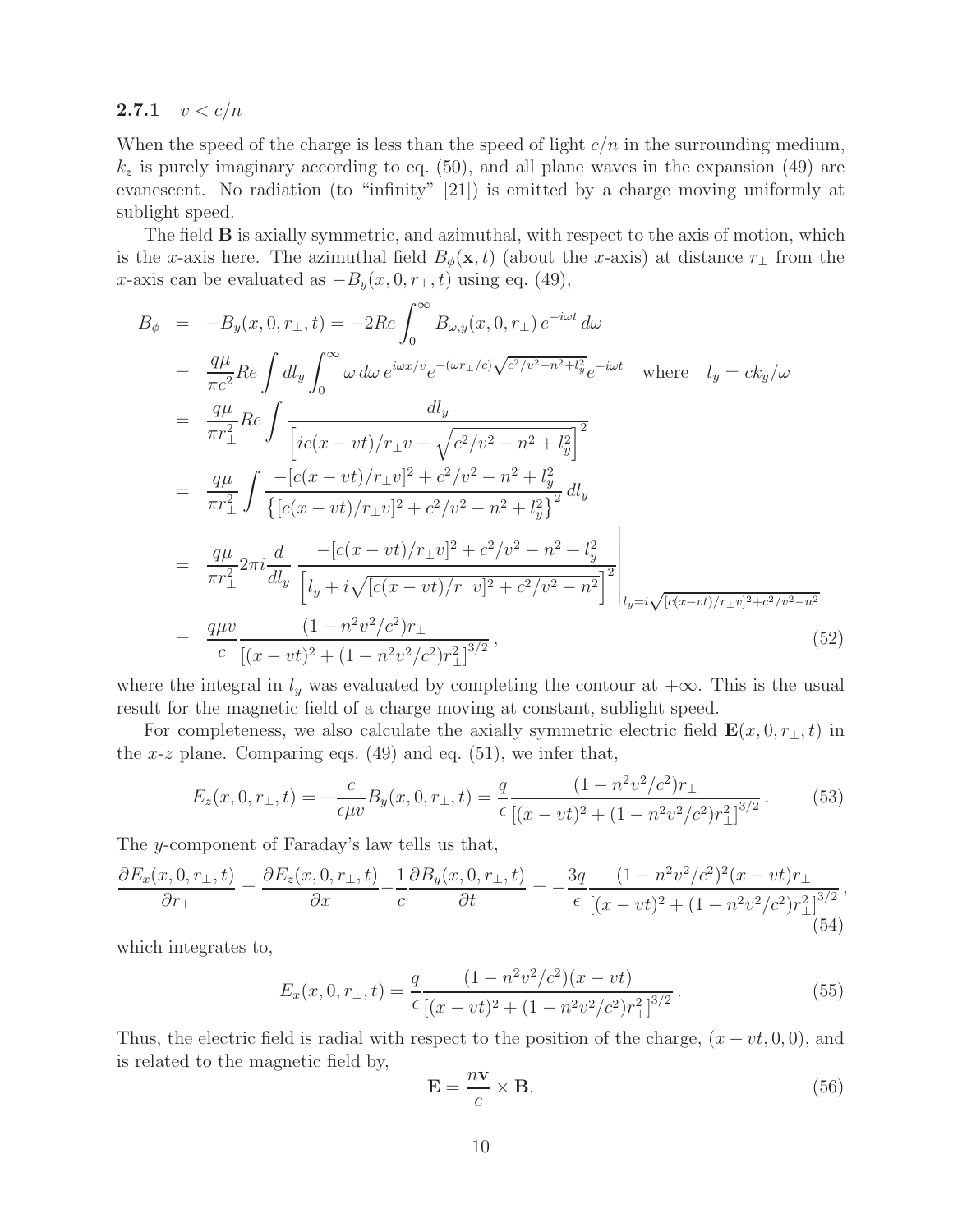#### **2.7.2** The Plane-Wave Spectrum of the Coulomb Field  $(v = 0)$

In the limit that the speed  $v$  of the charge goes to zero the magnetic field  $(52)$  vanishes, while the electric field becomes the Coulomb field  $\mathbf{E}(v=0) = q \hat{\mathbf{r}}/r^2$ , where **r** is the distance from the charge to the observer.

To deduce the electric field from its plane-wave expansion (51) we write,

$$
\mathbf{E}(\mathbf{x},t) = 2Re \int_0^\infty \mathbf{E}_{\omega}(\mathbf{x}) e^{-i\omega t} d\omega
$$
  
\n
$$
= \frac{q}{\pi \epsilon} Re \int dk_x \int dk_y \int_0^\infty \frac{d\omega}{\omega} \delta(k_x - \omega/v) \mathbf{k}^{\pm} \times \frac{\pm k_z \hat{\mathbf{y}} - k_y \hat{\mathbf{z}}}{k_z} e^{i\mathbf{k}^{\pm} \cdot \mathbf{x}} e^{-i\omega t}
$$
  
\n
$$
= \frac{q}{\pi \epsilon} Re \int \int \frac{k_x (1 - n^2 v^2/c^2) \hat{\mathbf{x}} + k_y \hat{\mathbf{y}} \pm k_z \hat{\mathbf{z}}}{k_z} e^{i\mathbf{k}^{\pm} \cdot \mathbf{x}} e^{-i k_x vt} dk_x dk_y, \qquad (57)
$$

where now,

$$
k = \frac{\omega n}{c} = \frac{k_x n v}{c}
$$
, and  $k_z = \sqrt{k^2 - k_x^2 - k_y^2} = i\sqrt{k_x^2 (1 - n^2 v^2/c^2) + k_y^2}$ . (58)

In the limit that  $v = 0$ ,  $k_z = i\sqrt{k_x^2 + k_y^2}$ ,  $k^2 = 0 = (\mathbf{k}^{\pm})^2$  and we obtain the expansion,

$$
\mathbf{E}(\mathbf{x}, v = 0) = \frac{q}{\pi \epsilon} Re \int \int \frac{k_x \hat{\mathbf{x}} + k_y \hat{\mathbf{y}} \pm k_z \hat{\mathbf{z}}}{k_z} e^{i\mathbf{k} \pm \cdot \mathbf{x}} dk_x dk_y
$$

$$
= -\frac{q}{\pi \epsilon} Re \int \int \frac{i\mathbf{k}^{\pm} e^{i\mathbf{k}^{\pm} \cdot \mathbf{x}}}{\sqrt{k_x^2 + k_y^2}} dk_x dk_y.
$$
(59)

The Fourier components  $\mathbf{E}_{\mathbf{k}^{\pm}}$  of this expansion obey the relation  $\mathbf{k}^{\pm} \cdot \mathbf{E}_{\mathbf{k}^{\pm}} = 0$  as v and  $k$  go to zero. So we can say that the expansion  $(59)$  expresses the Coulomb field in terms of zero-frequency electromagnetic plane waves, all of which are evanescent since  $k_z$  is pure imaginary. This expansion is therefore conceptually superior to that of eq. (3) (although eq. (59) suffers from the arbitrariness of the choice of the plane  $z = 0$ .)

*An expansion of the Coulomb field in evanescent plane waves was perhaps first given in [22].*

*Presumably the classical gravitational field can be decomposed into gravitational plane waves. Then, a static gravitational field consists of zero-frequency plane waves ("virtual gravitons"), which are not affected by the gravitational field since they have zero frequency (zero energy in the quantum view). Hence, the exterior gravitational field of a black hole can exist without being "sucked" into it. Similarly, a black hole can have an exterior static electric field consisting of zero-frequency (zero energy) "virtual photons."*

#### **2.7.3 Cerenkov Radiation:**  $c/n < v < c$

When a charge q moves with speed v greater than that of light,  $c/n$ , in a medium (but with  $v < c$ , of course), the plane-wave expansion (49) contains both homogeneous and inhomogeneous waves, and radiation is therefore emitted. This is sometimes considered to be paradoxical in that the charge is not obviously accelerating. However, the radiation exists only when the charge moves through a medium with index of refraction greater than 1, in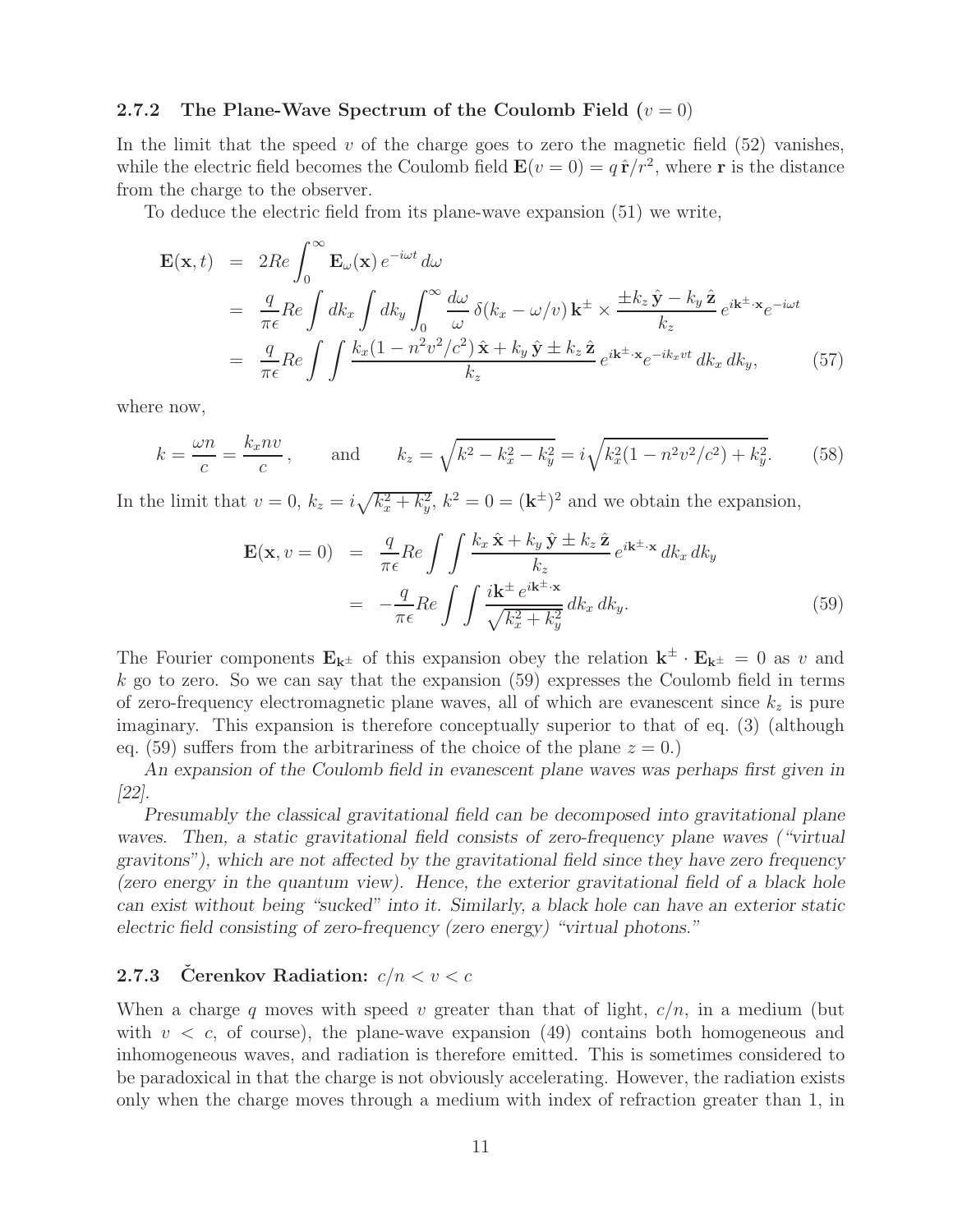which case the charges in the medium are accelerated by the passing charge  $q$ , and we can say that is the medium, rather than the charge itself, which emits the radiation. Of course, the radiated energy must come from the charge itself, so there must be a (small) back reaction of the medium on the passing charge, which decelerates the latter.

The temporal expansion of the magnetic field is, from eq. (49),

$$
\mathbf{B}_{\omega}(\mathbf{x}) = -\frac{q\mu e^{i\omega x/v}}{2\pi c} \int \frac{\pm k_z \hat{\mathbf{y}} - k_y \hat{\mathbf{z}}}{k_z} e^{i(k_y y \pm k_z z)} dk_y,
$$
(60)

where,

$$
k_x = \frac{\omega}{v} = \frac{ck}{nv}
$$
 and  $k_z = \sqrt{k^2(1 - c^2/n^2v^2) - k_y^2}$ . (61)

For plane waves in the x-y plane,  $k_z = 0$  and  $k_y = k\sqrt{1 - c^2/n^2v^2} = k_x(nv/c)\sqrt{1 - c^2/n^2v^2} =$  $k_x\sqrt{n^2v^2/c^2-1}$ , which is real, so these waves are homogeneous, and carry energy away from the charge q. Similarly, for plane waves in the x-z plane,  $k_y = 0$  and  $k_z = k_x \sqrt{n^2 v^2/c^2 - 1}$ . The wave vector **k** for the homogeneous waves (radiation field) does not have a continuous angular distribution, but always makes angle  $\theta_C$  to the y-z plane, where,

$$
\tan \theta_C = \frac{k_x}{k_y(k_z = 0)} = \frac{k_x}{k_z(k_y = 0)} = \frac{1}{\sqrt{n^2 v^2/c^2 - 1}},
$$
\n(62)

so that,

$$
\cos \theta_C = \frac{1}{\sqrt{1 + \tan^2 \theta_C}} = \frac{c}{nv}.
$$
\n(63)

The angle  $\theta_C$  is the famous Cerenkov angle.



Since  $\mathbf{k}^{\pm} \cdot \mathbf{E}_{\omega, \mathbf{k}^{\pm}} = 0$ , the electric field points only in a single direction, namely at the Cerenkov angle  $\theta_C$  to the negative x-axis (and the magnetic field circles about the x-axis). *This field configuration was first depicted by Heaviside [18].*

The temporal Fourier expansion of the electric field follows from eq. (51) as,

$$
\mathbf{E}_{\omega}(\mathbf{x}) = \frac{q e^{i\omega x/v}}{2\pi\epsilon v} \int \frac{-k_x (n^2 v^2/c^2 - 1) \hat{\mathbf{x}} + k_y \hat{\mathbf{y}} \pm k_z \hat{\mathbf{z}}}{k_z} e^{i(k_y y \pm k_z z)} dk_y.
$$
(64)

The electric field in, say, the x-z plane for  $z > 0$  consists of plane waves with  $k_y = 0$ , so we have that,

$$
\mathbf{E}(x,0,z>0,t) = 2Re \int_0^\infty \mathbf{E}_{\omega}(x,0,z>0) e^{-i\omega t} d\omega
$$
  
\n
$$
= \frac{q}{\pi \epsilon v} Re \int_0^\infty \left[ -\tan \theta_C (n^2 v^2/c^2 - 1) \hat{\mathbf{x}} + \hat{\mathbf{z}} \right] e^{i\omega[(x+z/\tan\theta_C)/v-t]} d\omega
$$
  
\n
$$
= -\frac{2q}{\epsilon v} \left[ \tan \theta_C (n^2 v^2/c^2 - 1) \hat{\mathbf{x}} - \hat{\mathbf{z}} \right] \delta \left( \frac{x+z/\tan\theta_C}{v} - t \right). \tag{65}
$$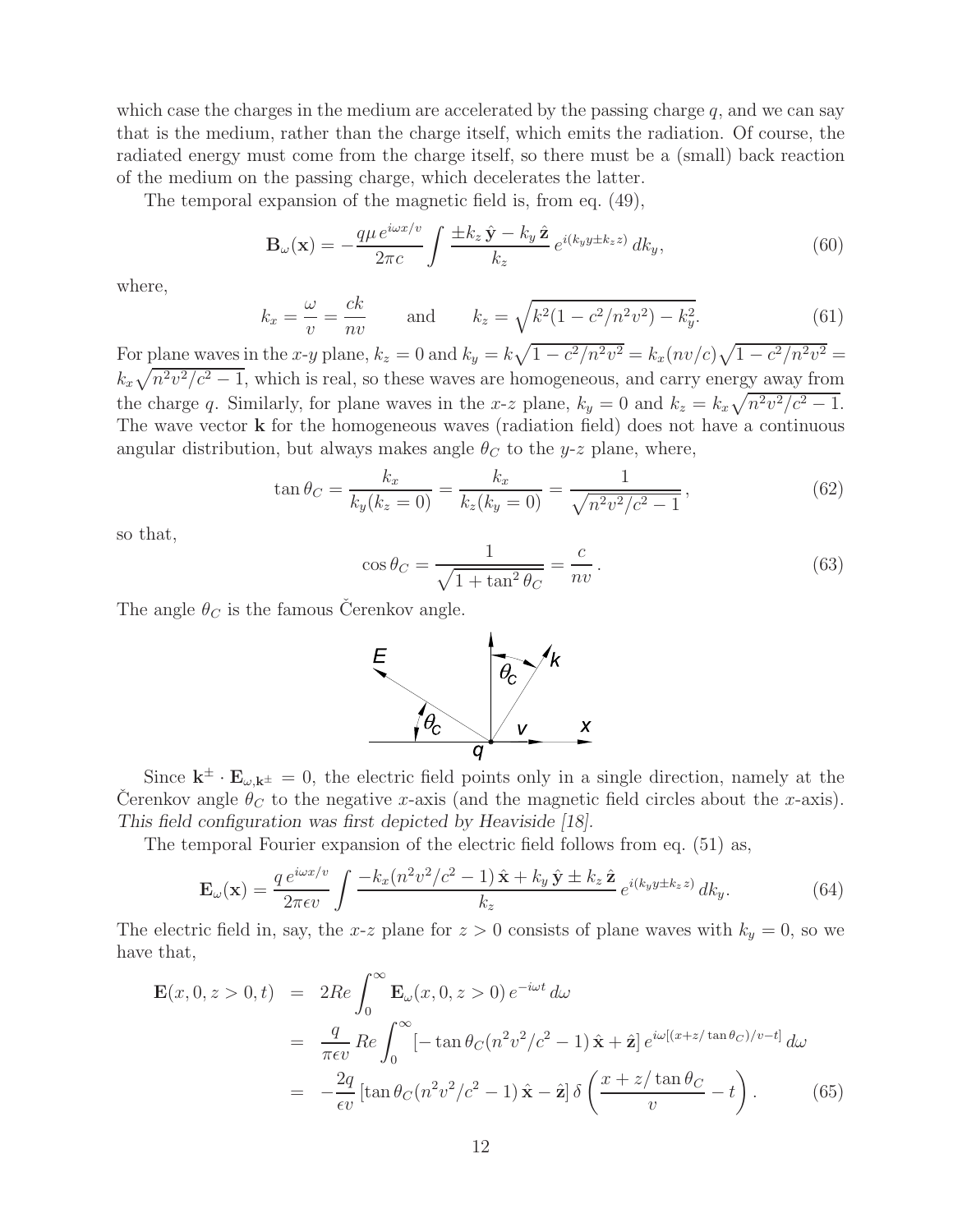At time  $t = 0$  the electric field in the x-z plane for  $z > 0$  is nonzero only along the line  $z = -x \tan \theta_C$ , as shown in the figure. By a similar argument the magnetic field in the z-z plane is nonzero only along this line. The electric and magnetic fields are is azimuthally symmetric, so the fields are nonzero only on the Cerenkov cone. The present argument predicts infinite fields on this cone, whereas in reality the index  $n$  exceeds unity for only a finite range of frequency, and the fields extend slightly outside the cone, and are finite.

To deduce the frequency spectrum of the radiated power, we first note that the total energy  $d^2U$  that crosses an area element  $d$ **Area**, integrated over all time, is,

$$
d^2U = \int_{-\infty}^{\infty} \mathbf{S} \cdot d\mathbf{A} \mathbf{r} \mathbf{e} \, dt = \frac{c}{4\pi\mu} d\mathbf{A} \mathbf{r} \mathbf{e} \mathbf{a} \cdot \int_{-\infty}^{\infty} \mathbf{E} \times \mathbf{B} \, dt
$$
  
= 
$$
\frac{c}{4\pi\mu} d\mathbf{A} \mathbf{r} \mathbf{e} \mathbf{a} \cdot \int_{-\infty}^{\infty} \int_{-\infty}^{\infty} \mathbf{E}_{\omega} \times \mathbf{B} \, e^{-i\omega t} \, d\omega \, dt
$$
  
= 
$$
\frac{c}{2\mu} d\mathbf{A} \mathbf{r} \mathbf{e} \mathbf{a} \cdot \int_{-\infty}^{\infty} \mathbf{E}_{\omega} \times \mathbf{B}_{\omega}^{\star} \, d\omega = \frac{c}{\mu} d\mathbf{A} \mathbf{r} \mathbf{e} \mathbf{a} \cdot Re \int_{0}^{\infty} \mathbf{E}_{\omega} \times \mathbf{B}_{\omega}^{\star} \, d\omega, \tag{66}
$$

since  $\mathbf{E}_{\omega}(-\omega) = \mathbf{E}_{\omega}^{\star}(\omega)$  and  $\mathbf{B}_{\omega}(-\omega) = \mathbf{B}_{\omega}^{\star}(\omega)$ . Equal amounts of energy cross any plane at  $z > 0$  or at  $z < 0$ , so the total energy radiated is twice that which crosses a plane at  $z > 0$ ,

$$
U = \frac{2c}{\mu} \int \int dx \, dy \, \hat{\mathbf{z}} \cdot Re \int_0^\infty (\mathbf{E}_{\omega} \times \mathbf{B}_{\omega}^{\star})_{z>0} \, d\omega. \tag{67}
$$

The energy radiated per unit frequency interval and per unit path length of the charge's motion along the x-axis is independent of x. Since  $B_x = 0$ , we have,

$$
\frac{d^2U}{d\omega dx} = \frac{2c}{\mu} \int dy \, Re(E_{\omega,x} B_{\omega,y}^*)_{z>0}
$$
\n
$$
= \frac{2c}{\mu} \frac{q}{2\pi \epsilon v} \frac{q\mu}{2\pi c} \, Re \int \int \int \frac{k_x (n^2 v^2/c^2 - 1)}{k_z} e^{i(k_y y + k_z z)} e^{-i(k_y' y + k_z' z)} \, dy \, dk_y \, dk_y'
$$
\n
$$
= \frac{2c}{\mu} \frac{q\omega}{2\pi \epsilon v^2} \frac{q\mu}{2\pi c} (n^2 v^2/c^2 - 1) \, Re \int \int 2\pi \delta (k_y - k_y') \frac{e^{i(k_z - k_z' \cdot z)}}{k_z} \, dk_y \, dk_y'
$$
\n
$$
= \frac{q^2 \omega}{\pi \epsilon v^2} (n^2 v^2/c^2 - 1) \, Re \int \frac{e^{-2Im(k_z)z}}{k_z} \, dk_y
$$
\n
$$
= \frac{q^2 \omega n^2}{\pi \epsilon c^2} (1 - c^2/n^2 v^2) \int_{-(\omega n/c)\sqrt{1 - c^2/n^2 v^2}}^{(\omega n/c)\sqrt{1 - c^2/n^2 v^2}} \frac{dk_y}{\sqrt{(\omega^2 n^2/c^2)(1 - c^2/n^2 v^2) - k_y^2}}
$$
\n
$$
= \frac{q^2 \mu \omega}{c^2} \left(1 - \frac{c^2}{n^2 v^2}\right), \qquad (68)
$$

where we note that in the fourth line the integrand is real only when  $k_z$  is real. Equation  $(68)$  is the standard result for the energy spectrum of Cerenkov radiation [23], which has the surprising feature (of little practical import) that a magnetic medium of index n emits  $\mu$ times as much Cerenkov radiation as does a dielectric medium of the same index. As usual, we note that the index  $n$  can be greater than unity for only a finite range of frequencies, so that the total power radiated over all frequencies is finite.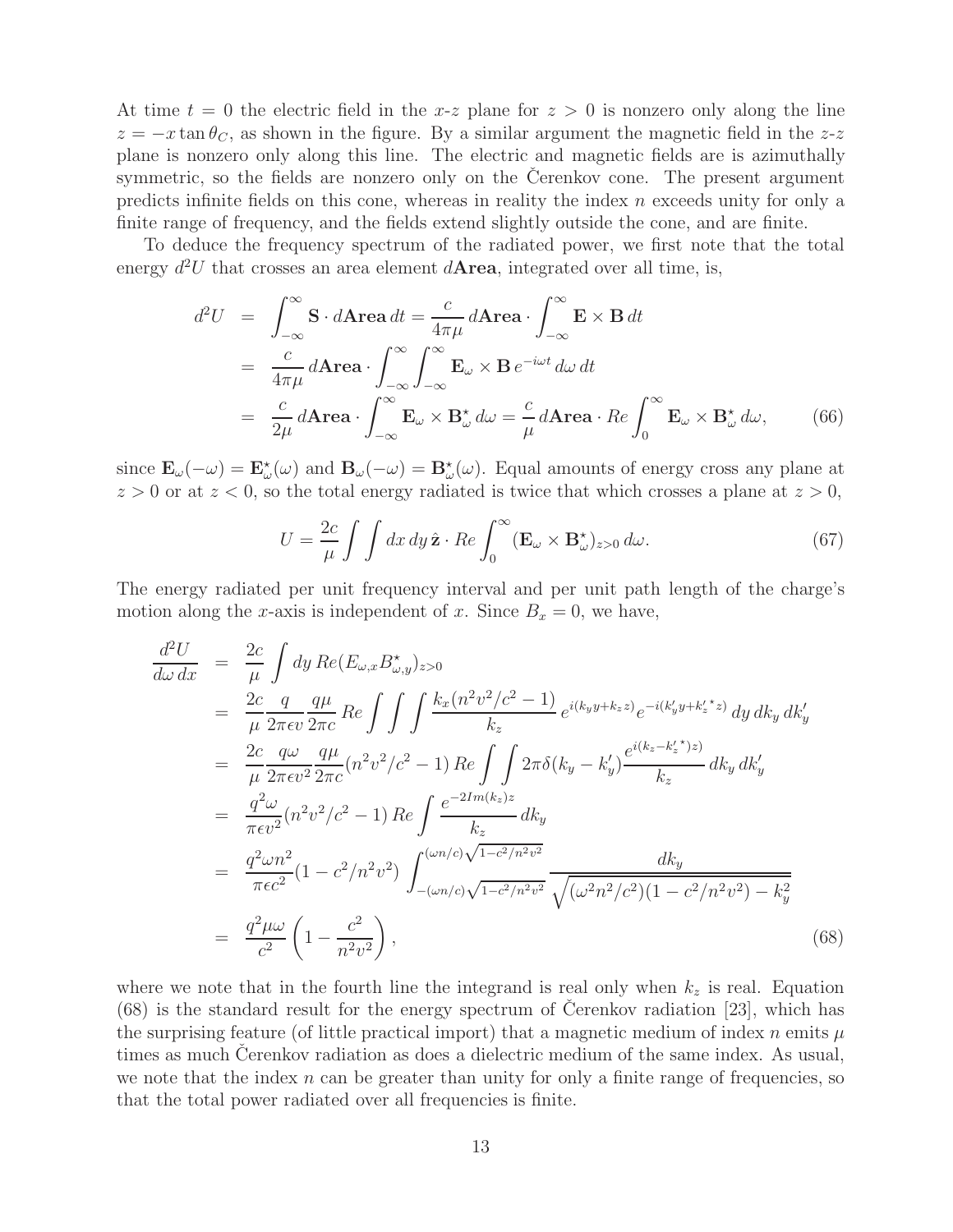The x-component of the electric field at the charge is, using eq. (64),

$$
E_x(vt, 0, 0, t) = 2Re \int_0^\infty E_{\omega, x}(vt, 0, 0) e^{-i\omega t} d\omega
$$
\n
$$
= -\int_0^\infty d\omega \frac{q\omega}{\pi \epsilon v^2} (n^2 v^2/c^2 - 1) Re \int \frac{1}{k_z} dk_y = -\int_0^\infty d\omega \frac{q\mu\omega}{c^2} \left(1 - \frac{c^2}{n^2 v^2}\right).
$$
\n(69)

This is a peculiar result in that we might have expected the electric field to diverge at the charge.<sup>9</sup> The field (69) acts opposite to the direction of the charge's velocity and decelerates it. The work done by the electron per unit path length is  $-qE_x$ , whose Fourier component at frequency  $\omega$  equals the energy radiated per unit path length. That is, the work done by the electron on the Cerenkov field is transformed into the Cerenkov radiation.

*For additional discussion of the relation of radiation by moving charges to the plane-wave decomposition of their fields, see [24].*

## **2.8 TEM Waves in a Coaxial Transmission Line**

We consider a (vacuum) coaxial cable centered on the x-axis (so that the currents are close to the plane  $z = 0$ ) with perfect conductors of radii a and  $b > a$ . This cable supports TEM waves with currents in a cylindrical coordinate system  $(r = \sqrt{y^2 + z^2}, \theta, x)$ ,

$$
I(r = a, x) = -I(r = b, x) = I_0 e^{i(kx - \omega_0 t)},
$$
\n(70)

where  $\omega_0 = kc$  is the angular frequency of the waves, and fields,

$$
\mathbf{E}(a < r < b) = \frac{2I_0}{cr} e^{i(kx - \omega_0 t)} \hat{\mathbf{r}}, \qquad \mathbf{B}(a < r < b) = \frac{2I_0}{cr} e^{i(kx - \omega_0 t)} \hat{\boldsymbol{\theta}}.
$$
 (71)

The TEM fields are, of course, possible static fields multiplied by the waveform  $e^{i(kx-\omega_0t)}$ .

Because the fields are zero for  $r < a$  and  $r > b$  they are not simply plane waves of the form  $e^{i(kx-\omega_0t)}$ .

To display the plane-wave expansion (23)-(24) of the TEM fields, we first note that the nonzero Fourier components of the current density are,

$$
\mathbf{J}_{\omega_{0},\mathbf{k}^{\pm}} = \frac{1}{(2\pi)^{3}} \int \int \int \mathbf{J}_{\omega_{0}}(\mathbf{x}) e^{-i\mathbf{k}^{\pm} \cdot \mathbf{x}} d^{3}\mathbf{x}
$$
\n
$$
= \frac{1}{(2\pi)^{3}} \frac{2I_{0}}{c} \int \int \int e^{ikx} \left( \frac{\delta(r-a)}{2\pi a} - \frac{\delta(r-b)}{2\pi b} \right) e^{-i\mathbf{k}^{\pm} \cdot \mathbf{x}} d^{3}\mathbf{x}
$$
\n
$$
= \frac{1}{(2\pi)^{3}} \frac{2I_{0}}{c} \int e^{i(k-k_{x})x} \frac{dx}{2\pi} \int \int \left( \frac{\delta(r-a)}{a} - \frac{\delta(r-b)}{b} \right) e^{-i(k_{y}r\cos\theta \pm k_{z}r\sin\theta)} r dr d\theta
$$
\n
$$
= \frac{1}{(2\pi)^{3}} \frac{2I_{0}}{c} \delta(k-k_{x}) \int_{0}^{2\pi} \left( e^{-i(k_{y}a\cos\theta \pm k_{z}a\sin\theta)} - e^{-i(k_{y}b\cos\theta \pm k_{z}b\sin\theta)} \right) d\theta. \tag{72}
$$

Thus,  $k_x = k$ . Then according to eq. (5),

$$
k_z = \sqrt{k^2 - k_x^2 - k_y^2} = ik_y,
$$
\n(73)

<sup>&</sup>lt;sup>9</sup>For  $v < c/n$ ,  $k_z$  is pure imaginary and  $E_x(v_t, 0, 0, t) = 0$  at the charge according to eq. (69).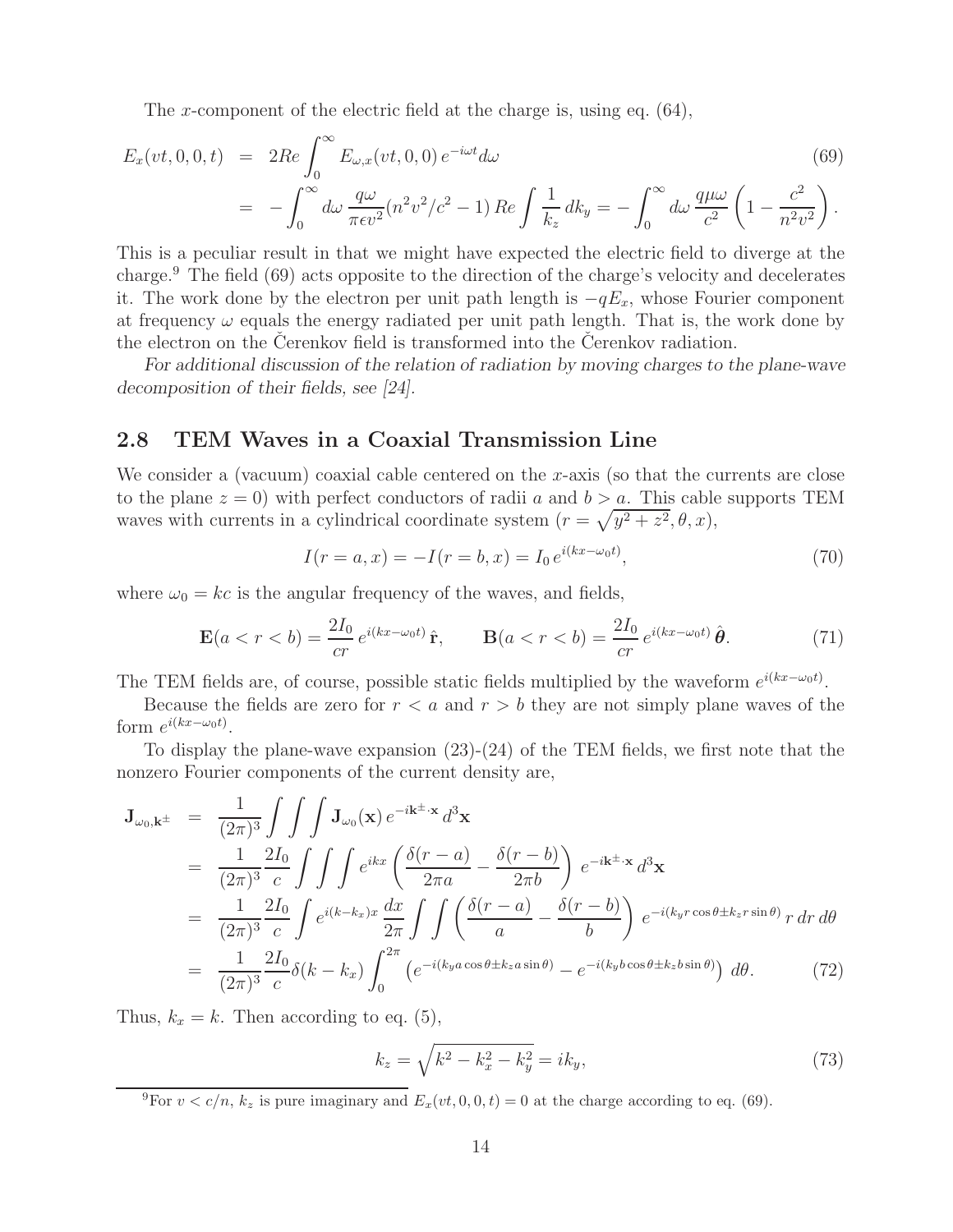so that the electromagnetic plane-wave decomposition of the TEM wave in a coaxial cable consists only of inhomogeneous, plane electromagnetic waves. This is consistent with the usual view that an (infinite) coaxial cable transmits waves along its axial direction but does not "radiate". Also, the waves in the transmission line are closely associated with the conductors of the line, and are not "free" in the sense of homogeneous, plane electromagnetic waves.

*The analysis for TEM waves on an arbitrary two-conductor transmission line parallel to the* x*-axis differs from the above only in the form of the double integral in eq. (72) over the transverse (*y*-*z*) plane; eq. (73) holds in all cases, and the plane-wave expansion involves only inhomogeneous ("evanescent") electromagnetic plane waves.*<sup>10</sup> *Similarly, the plane-wave expansion for waves in/on cylindrical waveguides (including optical fibers as wall as hollow metallic guides) only involves inhomogeneous plane electromagnetic waves.*

## **2.9 Waves in a Rectangular Cavity/Waveguide** (Dec. 2, 2020)

The decomposition of waves inside a rectangular cavity or waveguide with perfectly conducting walls is readily accomplished without the formalism of sec. 2 above.

The standing-wave solutions for electromagnetic fields **E** and **B** of angular frequency ω inside a perfectly-conducting, rectangular cavity of extent  $0 < x < d_x$ ,  $0 < y < d_y$ ,  $0 < z < d_z$  can be written (in Gaussian units) as,<sup>11</sup>

$$
E_x = E_{0x} \cos k_x x \sin k_y y \sin k_z z e^{-i\omega t},
$$
  
\n
$$
E_y = E_{0y} \sin k_x x \cos k_y y \sin k_z z e^{-i\omega t},
$$
  
\n
$$
E_z = E_{0z} \sin k_x x \sin k_y y \cos k_z z e^{-i\omega t},
$$
  
\n
$$
B_x = B_{0x} \sin k_x x \cos k_y y \cos k_z z e^{-i\omega t},
$$
  
\n
$$
B_y = B_{0y} \cos k_x x \sin k_y y \cos k_z z e^{-i\omega t},
$$
  
\n
$$
B_z = B_{0z} \cos k_x x \cos k_y y \sin k_z z e^{-i\omega t},
$$
\n(75)

where the wave vector **k** is,

$$
\mathbf{k} = (k_x, k_y, k_z) = \left(\frac{l\pi}{d_x}, \frac{m\pi}{d_y}, \frac{n\pi}{d_z}\right), \quad \text{and} \quad k = \frac{\omega}{c}, \tag{76}
$$

for any set of integers  $\{l, m, n\}$ , and c is the speed of light in vacuum (and inside the cavity). Nontrivial cavity modes exist only with two or three of  $\{l, m, n\}$  nonzero, so there is no cavity mode in which the wave vector **k** is parallel to a wall of the cavity.

Further, Faraday's law,

$$
\nabla \times \mathbf{E} = -\frac{1}{c} \frac{\partial \mathbf{B}}{\partial t}, \quad \text{implies that} \quad i\mathbf{B}_0 = \hat{\mathbf{k}} \times \mathbf{E}_0,
$$
 (77)

<sup>&</sup>lt;sup>10</sup>In the quantum view, these inhomogeneous waves correspond to virtual photons, so the plane-wave photons associated with TEM waves on a transmission line are not "real," even when the wave velocity (of the total wave) is  $c$  as for a vacuum transmission line.

<sup>&</sup>lt;sup>11</sup>See, for example, http://kirkmcd.princeton.edu/examples/ph501/ph501lecture14.pdf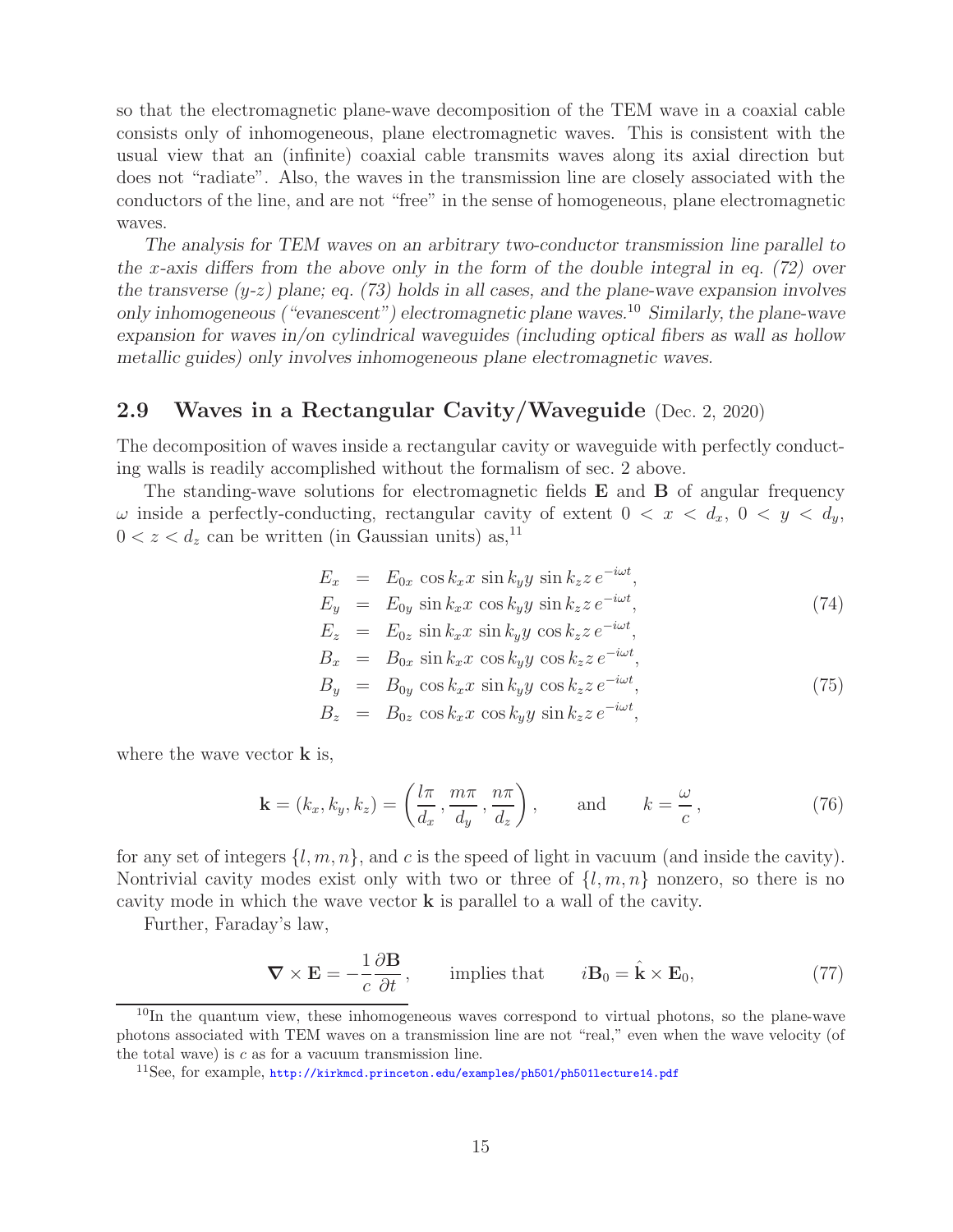so,

$$
\mathbf{B}_0 \cdot \mathbf{E}_0 = 0, \quad |B_0| = |E_0|, \quad \text{and} \quad i\mathbf{B}_0 = \frac{(k_y E_{0z} - k_z E_{0y}, k_z E_{0x} - k_x E_{0z}, k_x E_{0y} - k_y E_{0x})}{k}.
$$
\n(78)

The free-space Maxwell equations  $\nabla \cdot \mathbf{B} = 0 = \nabla \cdot \mathbf{E}$  imply that,

$$
\hat{\mathbf{k}} \cdot \mathbf{E}_0 = 0 = \hat{\mathbf{k}} \cdot \mathbf{B}_0. \tag{79}
$$

For each set of integers  $\{l, m, n\}$  there are two orthogonal polarizations of the vectors  $\mathbf{E}_0$ and  $\mathbf{B}_0$ . As usual, the physical fields are the real parts of eqs. (74)-(75).

The sines and cosines in eqs. (74)-(75) can be rewritten as sums of exponentials, leading to a decomposition into eight plane waves with the eight wave vectors  $(\pm k_x, \pm k_y, \pm k_z)$ , that each propagate with phase velocity c. For example,

$$
E_x = -\frac{E_{0x}}{8} \left( e^{ik_x x} + e^{-ik_x x} \right) \left( e^{ik_y y} - e^{-ik_y y} \right) \left( e^{ik_z z} - e^{-ik_z z} \right) e^{-i\omega t}
$$
  
\n
$$
= -\frac{E_{0x}}{8} \left( e^{i(k_x x + k_y y + k_z z - \omega t)} + e^{i(-k_x x + k_y y + k_z z - \omega t)} - e^{i(k_x x - k_y y + k_z z - \omega t)} - e^{i(-k_x x + k_y y + k_z z - \omega t)} \right)
$$
  
\n
$$
-e^{i(k_x x + k_y y - k_z z - \omega t)} - e^{i(-k_x x + k_y y - k_z z - \omega t)} + e^{i(k_x x - k_y y - k_z z - \omega t)} - e^{i(-k_x x - k_y y - k_z z - \omega t)} \right)
$$
 (80)

For a rectangular waveguide with, say, no walls perpendicular to the  $z$ -axis, the modes that propagate in the  $+z$  direction are given by the first four terms in the second form of eq. (80), as first noted by Brillouin [25]. However,  $k_z$  is no longer  $n\pi/d_z$ , but rather  $k_z = \sqrt{\omega^2/c^2 - k_x^2 - k_y^2}$ , as required for the guided waves to satisfy the wave equation  $\nabla^2 \mathbf{E} =$  $\partial^2 \mathbf{E}/\partial (ct)^2$ <sup>12</sup> The four plane waves of eq. (80) zig-zag down the guide, as shown in the figure below from  $[25]$ .<sup>13</sup>



#### **2.10 DC Magnets**

#### **2.10.1 Solenoid**

We consider a solenoid magnet of length  $l$  and radius  $a$  that carries uniform azimuthal current per unit axial length  $I = B_0/\mu_0$ , such that the interior, axial magnetic field is  $b_0$  in the limit of large l. Taking the z-axis to be that of the solenoid, which extends over  $0 < z < l$ , the current density is,

$$
\mathbf{J}(\mathbf{x},t) = \frac{B_0}{\mu_0} \delta(r-a) \hat{\boldsymbol{\phi}} \qquad (0 < z < l), \tag{81}
$$

<sup>&</sup>lt;sup>12</sup>The phase velocity,  $v_p = \omega/k_z = c \sqrt{1 + (k_x^2 + k_y^2)/k_z^2}$ , of the guided wave (written as  $E_x =$  $E_{0x} \cos k_x x \sin k_y y e^{i(k_z z - \omega t)}$ , *etc.*) is greater than c, but the group velocity,  $v_g = d\omega/dk_z = c^2/v_p$  is less than c. This is the subject of an amusing puzzler by Slepian [27].

<sup>&</sup>lt;sup>13</sup>The zig-zag character for guided waves is also discussed in Chap. 24 of  $[28]$ , and in sec. 9.5.2 of  $[29]$ .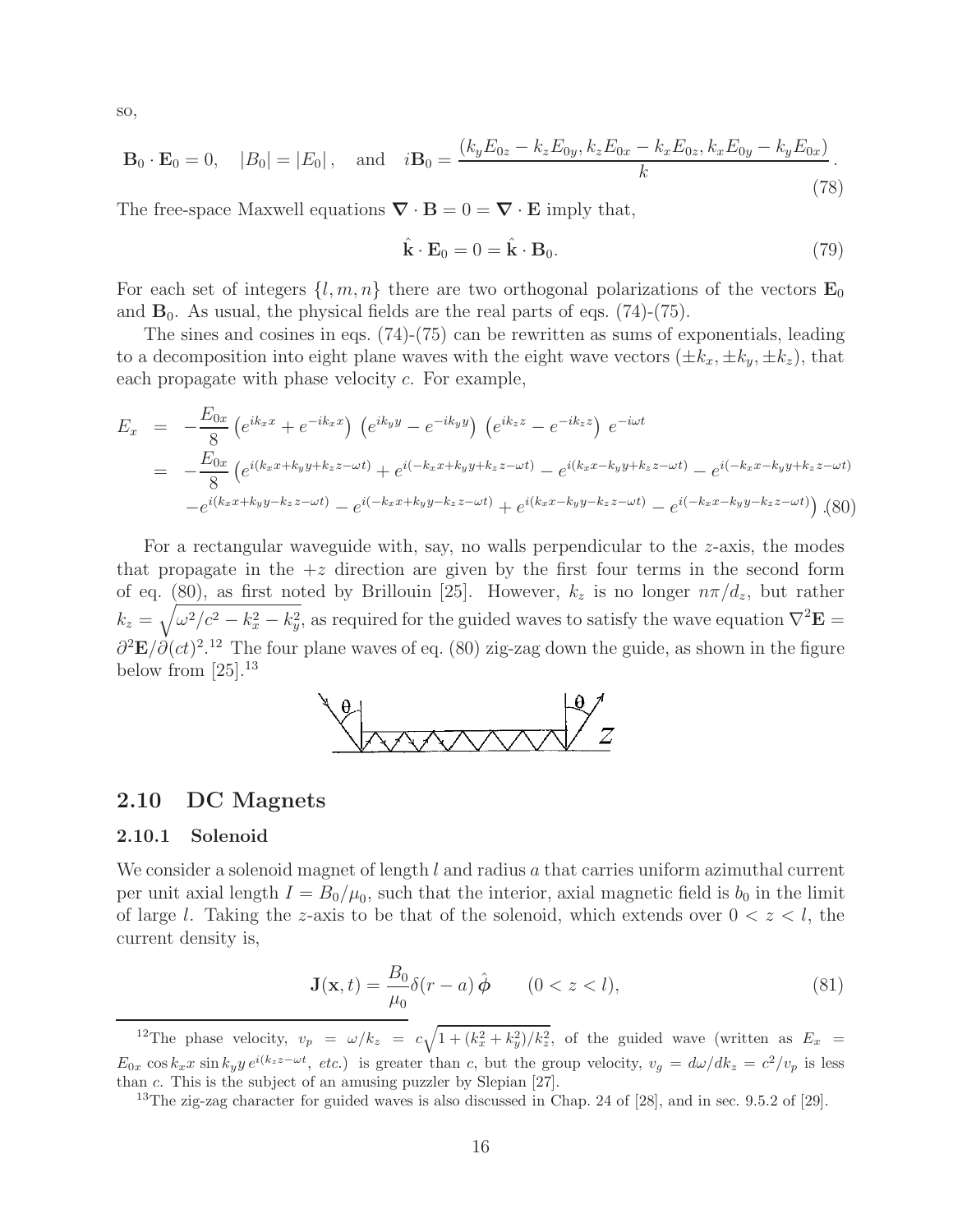in a cylindrical coordinate system  $(r, \theta, z)$ . The temporal Fourier transform of this dc current density is

$$
\mathbf{J}_{\omega}(\mathbf{x}) = \frac{B_0}{\mu_0} \delta(r - a) \delta(\omega) \hat{\boldsymbol{\phi}} = \frac{B_0}{\mu_0} \delta(r - a) \delta(\omega) (-\sin \phi \hat{\mathbf{x}} + \cos \phi \hat{\mathbf{y}}) \qquad (0 < z < l). \tag{82}
$$

That is,  $J_{\omega}$  has only a zero-frequency component. When computing the 4-dimensional Fourier transform of the azimuthally symmetric function (82), we can define the (half)plane  $\phi = 0$  to contain the wave vector **k**, which can then be written as  $\mathbf{k} = k_x \hat{\mathbf{x}} + k_z \hat{\mathbf{z}}$ . Thus,

$$
\mathbf{J}_{\omega,\mathbf{k}^{\pm}} = \frac{1}{(2\pi)^{3}} \int \int \int \mathbf{J}_{\omega}(\mathbf{x}) e^{-i\mathbf{k}^{\pm} \cdot \mathbf{x}} d^{3} \mathbf{x}
$$
\n
$$
= \frac{B_{0}\delta(\omega)}{(2\pi)^{3}\mu_{0}} \int \int r dr d\phi \int_{0}^{l} dz \, \delta(r-a) (-\sin\phi \, \hat{\mathbf{x}} + \cos\phi \, \hat{\mathbf{y}}) e^{-ik_{x}r\cos\phi} e^{-ik_{z}z}
$$
\n
$$
= \frac{2aB_{0}\delta(\omega) e^{-ik_{z}l/2} \sin(k_{z}l/2)}{(2\pi)^{3}\mu_{0}k_{z}} \int_{0}^{2\pi} d\phi (-\sin\phi \, \hat{\mathbf{x}} + \cos\phi \, \hat{\mathbf{y}}) e^{-ik_{x}a\cos\phi}
$$
\n
$$
= -\frac{iaB_{0}\delta(\omega)J_{1}(k_{x}a)e^{-ik_{z}l/2} \sin(k_{z}l/2)}{2\pi^{2}\mu_{0}k_{z}} \, \hat{\mathbf{y}}.
$$
\n(83)

The spectrum of plane waves of the (dc) solenoid magnet has only  $\omega = 0$ , so  $k = 0$  and all waves are inhomogeneous (virtual photons). The wave vector  $(k_x, 0, k_z)$  has  $k_x \approx 1/2a$ from the Bessel function  $J_1(k_x a)$ , while  $|k_z|$  ranges between 0 and  $\approx 2/l$  according to the factor  $\sin(k_z l/2)/k_z$ .

#### **2.10.2 Helical Wiggler**

A so-called helical wiggler [30] made from a double helix winding on a cylinder of radius a with period  $2\pi/k_0$  has a purely transverse magnetic field along its axis given by,<sup>14</sup>

$$
\mathbf{B}(0,0,z) = B_0(\hat{\mathbf{x}}\cos k_0 z + \hat{\mathbf{y}}\sin k_0 z),\tag{84}
$$

where the current  $I$  in each helical winding is

$$
I = \frac{\pi B_0}{k_0^2 a K_0 (k_0 a) + k_0 K_1 (k_0 a)}.
$$
\n(85)

With some effort, the Fourier transform  $J_{\omega, k^{\pm}}$  could be computed "exactly," but it is clear that the virtual photons of the static magnetic field have zero frequency/energy and have  $k_z = k_0$  in the limit of a long wiggler.

## **2.11 DC Current**

As a final example (which could well have been the first, given its simplicity), we consider a DC current density of any form. This current density may or may not be electrically neutral. In any case, the temporal Fourier transform of the DC current has only a zero-frequency

 $14$ See, for example, sec. 2.3 of [31].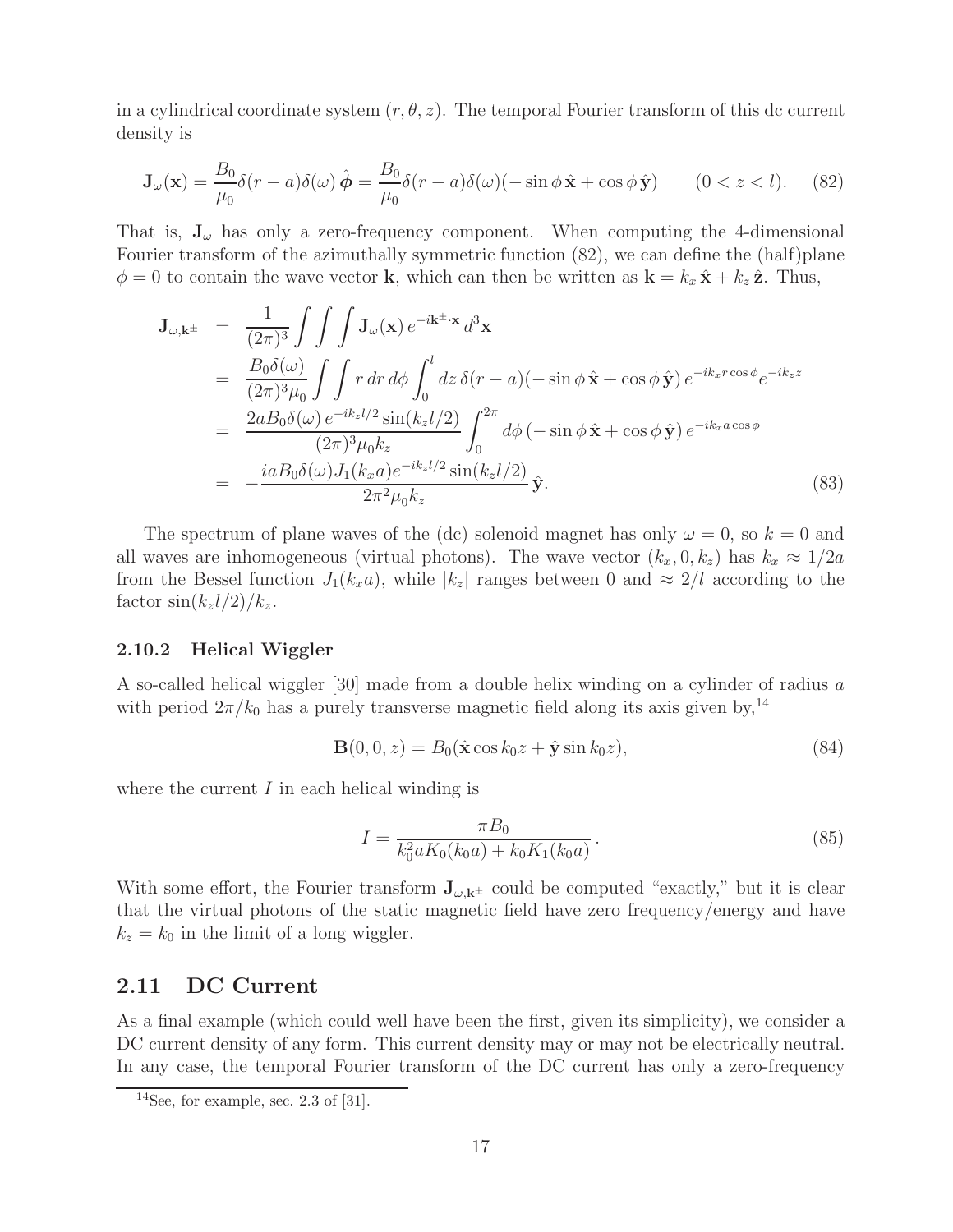component, so the plane-wave decomposition contains only inhomogeneous waves (virtual photons). That is, the DC current does not radiate, although in a model of the current due to moving charges, these charges are accelerated as they traverse the current loop.<sup>15</sup>

## **References**

- [1] P.A. Cerenkov, *Visible Radiation Produced by Electrons Moving in a Medium with Velocities Exceeding That of Light*, Phys. Rev. **52**, 378 (1937), http://kirkmcd.princeton.edu/examples/EM/cerenkov\_pr\_52\_378\_37.pdf
- [2] H. Weyl, *Ausbreitung elektromagnetischer Wellen ¨uber einem ebenen Leiter*, Ann. Phys. **365**, 481 (1919), http://kirkmcd.princeton.edu/examples/EM/weyl\_ap\_365\_481\_19.pdf
- [3] G.C. Sherman, A.J. Devaney and L. Mandel, *Plane-Wave Expansions of the Optical Field*, Opt. Comm. **6**, 115 (1972), http://kirkmcd.princeton.edu/examples/EM/sherman\_oc\_6\_115\_72.pdf
- [4] G.J. Stoney, *Discussion of a New Theorem in Wave Propagation*, Phil. Mag. **43**, 273 (1897), http://kirkmcd.princeton.edu/examples/EM/stoney\_pm\_43\_273\_97.pdf *How to apply the Resolution of Light into Uniform Undulations of Flat Wavelets to the Investigation of Optical Phenomena*, Phil. Mag. **5**, 264 (1903), http://kirkmcd.princeton.edu/examples/EM/stoney\_pm\_5\_264\_03.pdf *Flat-Wavelet Resolution*, Phil. Mag. **9**, 577 (1905), http://kirkmcd.princeton.edu/examples/EM/stoney\_pm\_9\_577\_05.pdf
- [5] E.T. Whittaker, *On the partial differential equations of mathematical physics*, Math. Ann. 57, 333 (1903), http://kirkmcd.princeton.edu/examples/EM/whittaker\_ma\_57\_333\_02.pdf
- [6] H.G. Booker and P.C. Clemmow, *The Concept of an Angular Spectrum of Plane Waves, and Its Relation to that of Polar Diagram and Aperture Distribution*, Proc. IEE **97**, 11 (1950), http://kirkmcd.princeton.edu/examples/EM/booker\_piee\_97\_11\_50.pdf
- [7] P.C. Clemmow, *The Plane Wave Spectrum Representation of Electromagnetic Fields* (Pergamon, 1966), http://kirkmcd.princeton.edu/examples/EM/clemmow\_66.pdf
- [8] H.A. Haus, *On the radiation from point charges*, Am. J. Phys. **547**, 1126 (1986), http://kirkmcd.princeton.edu/examples/EM/haus\_ajp\_54\_1126\_86.pdf
- [9] K.T. McDonald, *Symmetries of Electromagnetic Fields Associated with a Plane Conducting Screen* (Jan. 14, 2012), http://kirkmcd.princeton.edu/examples/emsymmetry.pdf
- [10] J.D. Jackson, *Classical Electrodynamics*, 3rd ed. (Wiley, 1999), http://kirkmcd.princeton.edu/examples/EM/jackson\_ce3\_99.pdf

<sup>&</sup>lt;sup>15</sup>This result is implicit in the first-ever computation of electromagnetic radiation, by FitzGerald (1883) [32], and was verified for circular currents by J.J. Thomson in 1903 [33] as a possible model for the ground state of an atom.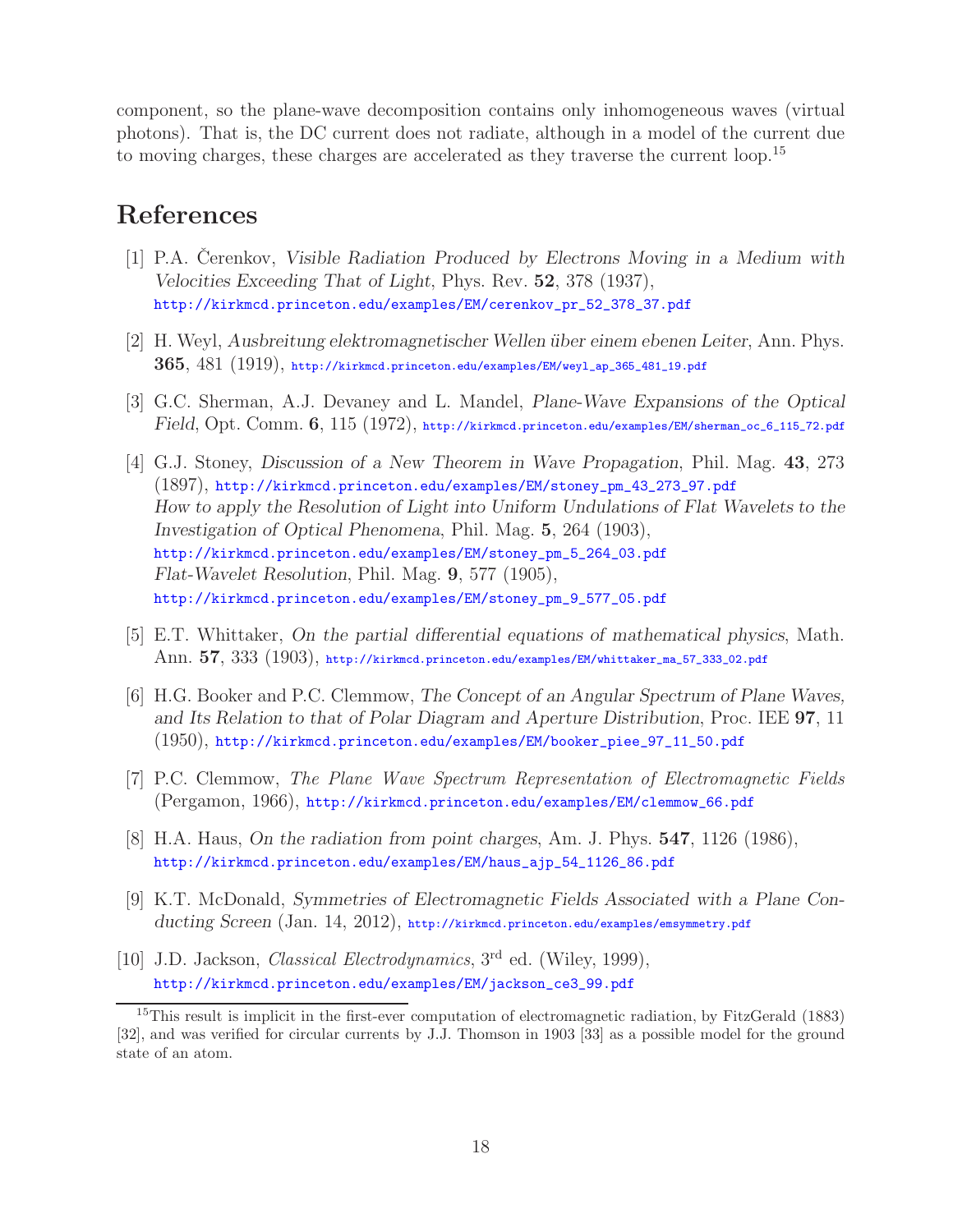- [11] A.J. Devaney and E. Wolf, *Multipole expansions and plane wave representations of the electromagnetic field*, J. Math. Phys. **15**, 234 (1974), http://kirkmcd.princeton.edu/examples/EM/devaney\_jmp\_15\_234\_74.pdf
- [12] J.C. Maxwell, *On a Method of making a Direct Comparison of Electrostatic with Electromagnetic Force; with a Note on the Electromagnetic Theory of Light*, Phil. Trans. Roy. Soc. London **158**, 643 (1868), http://kirkmcd.princeton.edu/examples/EM/maxwell\_ptrsl\_158\_643\_68.pdf
- [13] L. Lorenz, *Ueber die Identit¨at der Schwingungen des Lichts mit den elektrischen Strömen*, Ann. Phys. **207**, 243 (1867), http://kirkmcd.princeton.edu/examples/EM/lorenz\_ap\_207\_243\_67.pdf *On the Identity of the Vibration of Light with Electrical Currents*, Phil. Mag. **34**, 287 (1867), http://kirkmcd.princeton.edu/examples/EM/lorenz\_pm\_34\_287\_67.pdf
- [14] K.T. McDonald, *Maxwell's Objection to Lorenz' Retarded Potentials* (Oct. 26, 2009), http://kirkmcd.princeton.edu/examples/maxwell.pdf
- [15] J.J. Thomson, *On the Electric and Magnetic Effects produced by the Motion of Electrified Bodies*, Phil. Mag. **11**, 229 (1881), http://kirkmcd.princeton.edu/examples/EM/thomson\_pm\_11\_229\_81.pdf
- [16] O. Heaviside, *On the Electromagnetic Effects due to the Motion of Electrification through a Dielectric*, Phil. Mag. **27**, 324 (1889), http://kirkmcd.princeton.edu/examples/EM/heaviside\_pm\_27\_324\_89.pdf
- [17] J.J. Thomson, *On the Magnetic Effects produced by Motion in the Electric Field*, Phil. Mag. **28**, 1 (1889), http://kirkmcd.princeton.edu/examples/EM/thomson\_pm\_28\_1\_89.pdf
- [18] O. Heaviside, *Electrical Papers*, Vol. 2 (Macmillan, New York, 1894), p. 496 (reprinted from The Electrician, Sept. 6, 1889, p. 458), http://kirkmcd.princeton.edu/examples/EM/heaviside\_electrical\_papers\_2.pdf
- [19] G. Toraldo di Francia, *On the Theory of Some Cerenkovian Effects*, Nuovo Cim. **16**, 61 (1960), http://kirkmcd.princeton.edu/examples/EM/toraldodifrancia\_nc\_16\_61\_60.pdf
- [20] R. Asby and E. Wolf, *Evanescent Waves and the Electromagnetic Field of a Moving Charged Particle*, J. Opt. Soc. Am. **61**, 52 (1971), http://kirkmcd.princeton.edu/examples/EM/asby\_josa\_61\_52\_71.pdf
- [21] K.T. McDonald, *On the Definition of Radiation by a Systems of Charges* (Sept. 6, 2010), http://kirkmcd.princeton.edu/examples/radiation.pdf
- [22] J.L. Agudín and A.M. Platzeck, *On the Limit for*  $\beta \rightarrow 0$  *of the Toraldo di Francia Expansion*, Lett. Nuovo Cim. **22**, 523 (1978), http://kirkmcd.princeton.edu/examples/EM/agudin\_lnc\_22\_523\_78.pdf
- [23] I. Tamm, *Radiation Emitted by Uniformly Moving Electrons*, J. Phys. (USSR) **1**, 439 (1939), http://kirkmcd.princeton.edu/examples/EM/tamm\_jpussr\_1\_439\_39.pdf